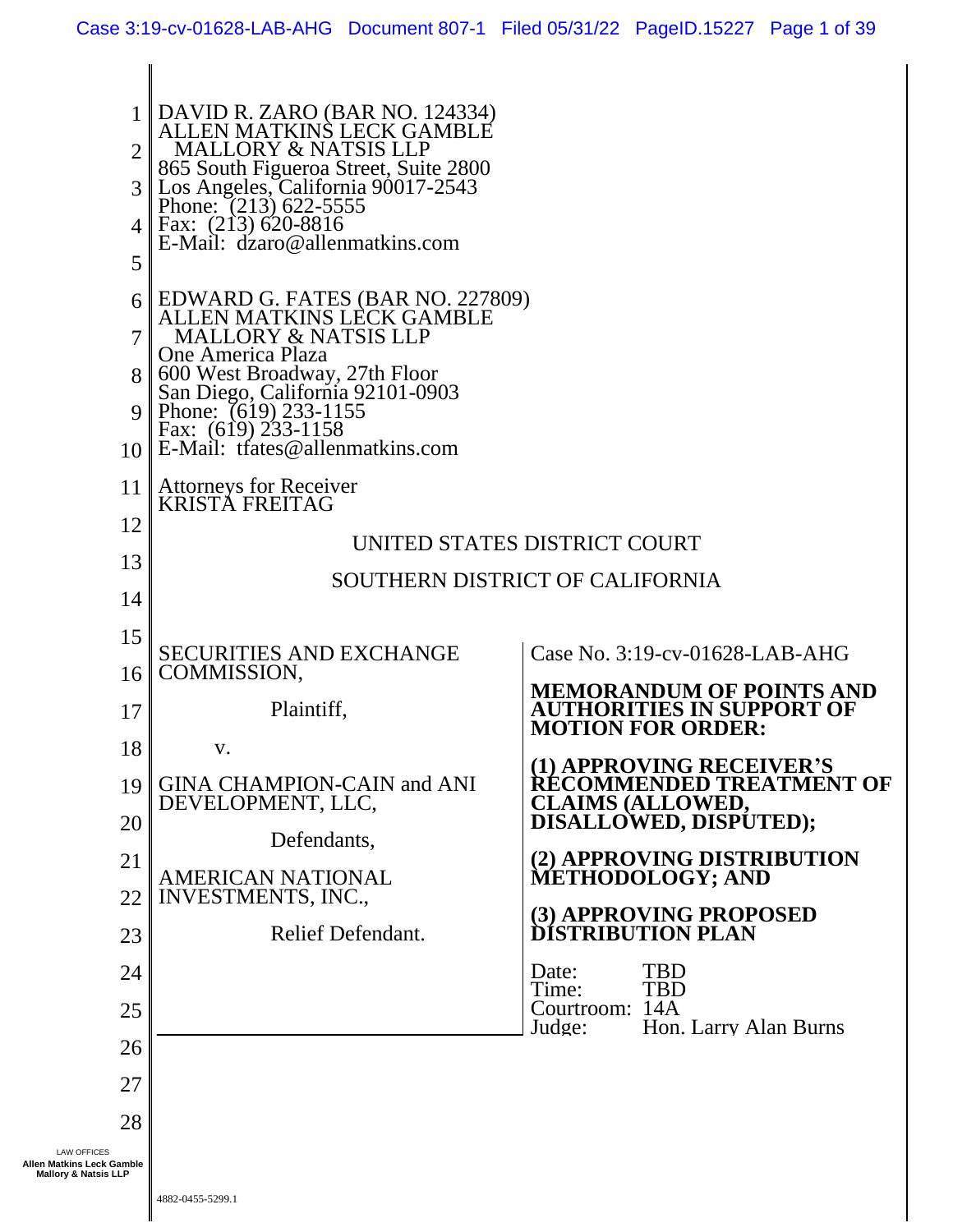#### 1 2 3 4 5 6 7 8 9 10 11 12 13 14 15 16 17 18 19 20 21 22 23 24 25 26 27 28 **TABLE OF CONTENTS Page** I. [INTRODUCTION...........................................................................................5](#page-4-0) II. FACTUAL BACKGROUND [.........................................................................6](#page-5-0) III. [IMPLEMENTATION OF THE CLAIMS PROCESS....................................8](#page-7-0) IV. [THE RISING TIDE DISTRIBUTION METHOD](#page-9-0) .......................................10 V. [RESULTS OF THE CLAIMS PROCESS](#page-10-0) ....................................................11 A. [Disputed Investor Claims Recommended for Allowance at](#page-11-0)  [Receiver's MIMO Net Loss Amount..................................................12](#page-11-0) 1. [Disputes Concerning MIMO Net Loss Calculations................12](#page-11-1) B. [Disputes Regarding the Use of MIMO or the Rising Tide](#page-22-0)  [Distribution Method............................................................................23](#page-22-0) C. [Investor Claims Recommended to be Disallowed..............................24](#page-23-0) [The Receiver recommends that 12 of the 308 possible investor](#page-23-1)  claims be disallowed [...........................................................................24](#page-23-1) D. [Aggregator/Feeder Fund Claims Should be Disallowed](#page-24-0) ....................25 E. [CTC Claims Should be Disallowed](#page-25-0) ....................................................26 F. [Recommendations Regarding Trade and Tax Claims](#page-26-0) ........................27 G. [Proposed Procedure for Future Adjustments to Allowed](#page-30-0)  Claims [.................................................................................................31](#page-30-0) VI. [PROPOSED DISTRIBUTION PLAN..........................................................32](#page-31-0) VII. ARGUMENT [................................................................................................34](#page-33-0) A. [This Court Has Broad Discretion In the Administration Of](#page-33-1)  [Claims Against Receivership Estates..................................................34](#page-33-1) B. [The Court Has The Authority And Should Approve The](#page-34-0)  [Receiver's Proposed Allowed Amount Of Claims.............................35](#page-34-0) C. [The Receiver's Recommendations Regarding Disputed](#page-35-0)  Claims Should be Approved [...............................................................36](#page-35-0) D. [The Application Of Rising Tide To Anticipated](#page-36-0)  [Distributions Is Appropriate Here.......................................................37](#page-36-0) VIII. CONCLUSION [.............................................................................................38](#page-37-0)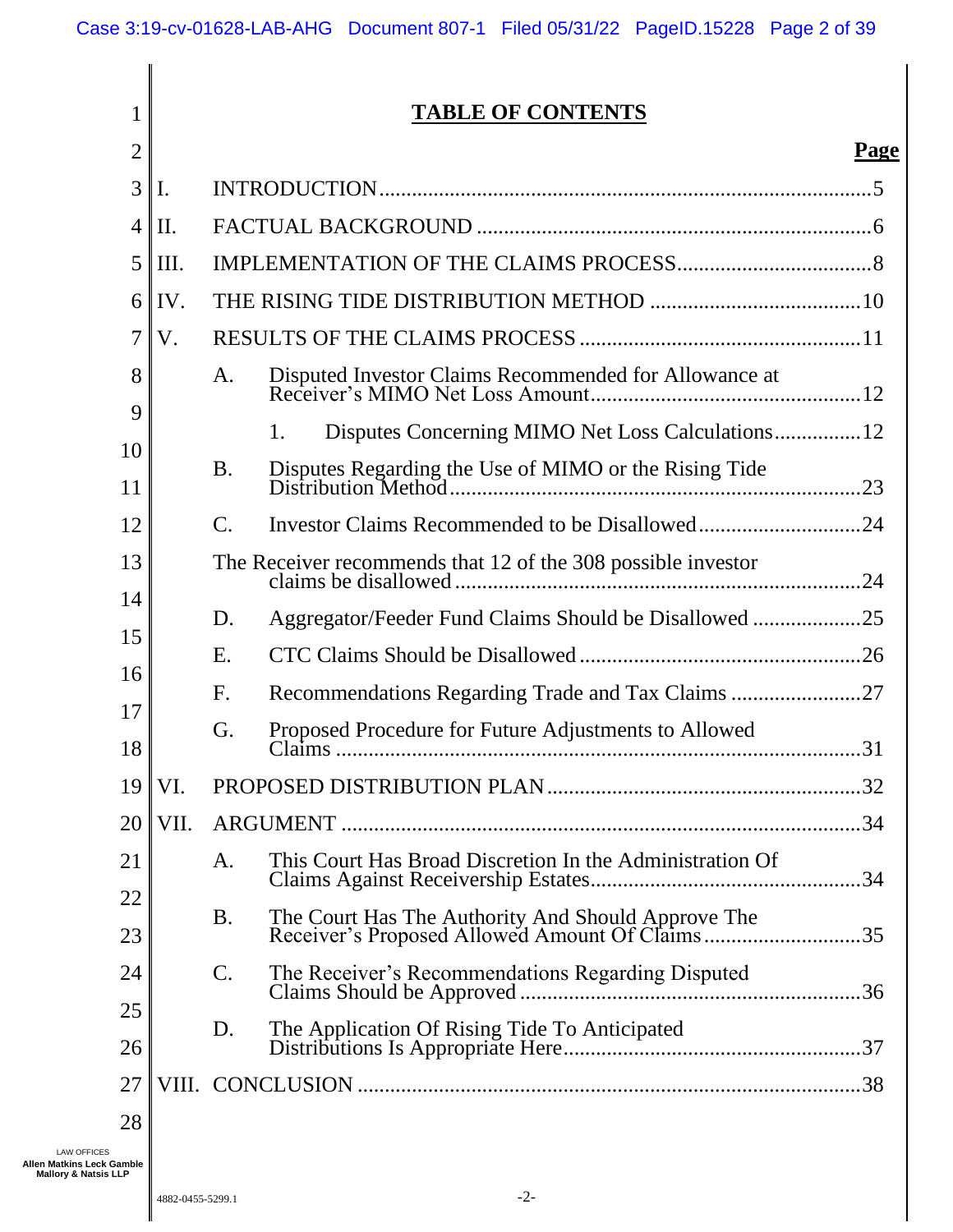| 1                                                | <b>TABLE OF AUTHORITIES</b>                                          |
|--------------------------------------------------|----------------------------------------------------------------------|
| $\overline{2}$                                   | Page(s)                                                              |
| 3                                                | <b>Cases</b>                                                         |
| 4                                                | Cf. Gordon v. Dadante,                                               |
| 5<br>6                                           | CFTC v. Topworth Int'l, Ltd.,                                        |
| 7                                                | CFTC v. Wilson,                                                      |
| 8<br>9                                           | FDIC v. O'Melveny & Myers,                                           |
| 10                                               | First Empire Bank-New York v. FDIC,                                  |
| 11<br>12                                         | Full Throttle Films, Inc. v. National Mobile Television, Inc.,<br>22 |
| 13                                               | In re Dreier LLP,                                                    |
| 14<br>15                                         | In re Indian Motorcycle Litigation,                                  |
| 16                                               | In re San Vicente Medical Partners, Ltd.,                            |
| 17<br>18                                         | In re Taubman,                                                       |
| 19                                               |                                                                      |
| 20<br>21                                         | Lundell v. Anchor Constr. Specialists, Inc.,                         |
| 22                                               | Revere Copper & Brass, Inc. v. Adriance Machine Works, Inc.,         |
| 23<br>24                                         | Scholes v. Lehman,                                                   |
| 25                                               | SEC v. American Capital Investments,                                 |
| 26<br>27                                         | $SEC \nu. Bvers,$                                                    |
| 28                                               | SEC v. Capital Consultants, LLC,                                     |
| <b>LAW OFFICES</b><br><b>Matkins Leck Gamble</b> |                                                                      |

**Allen Matkins Leck Gamble Mallory & Natsis LLP**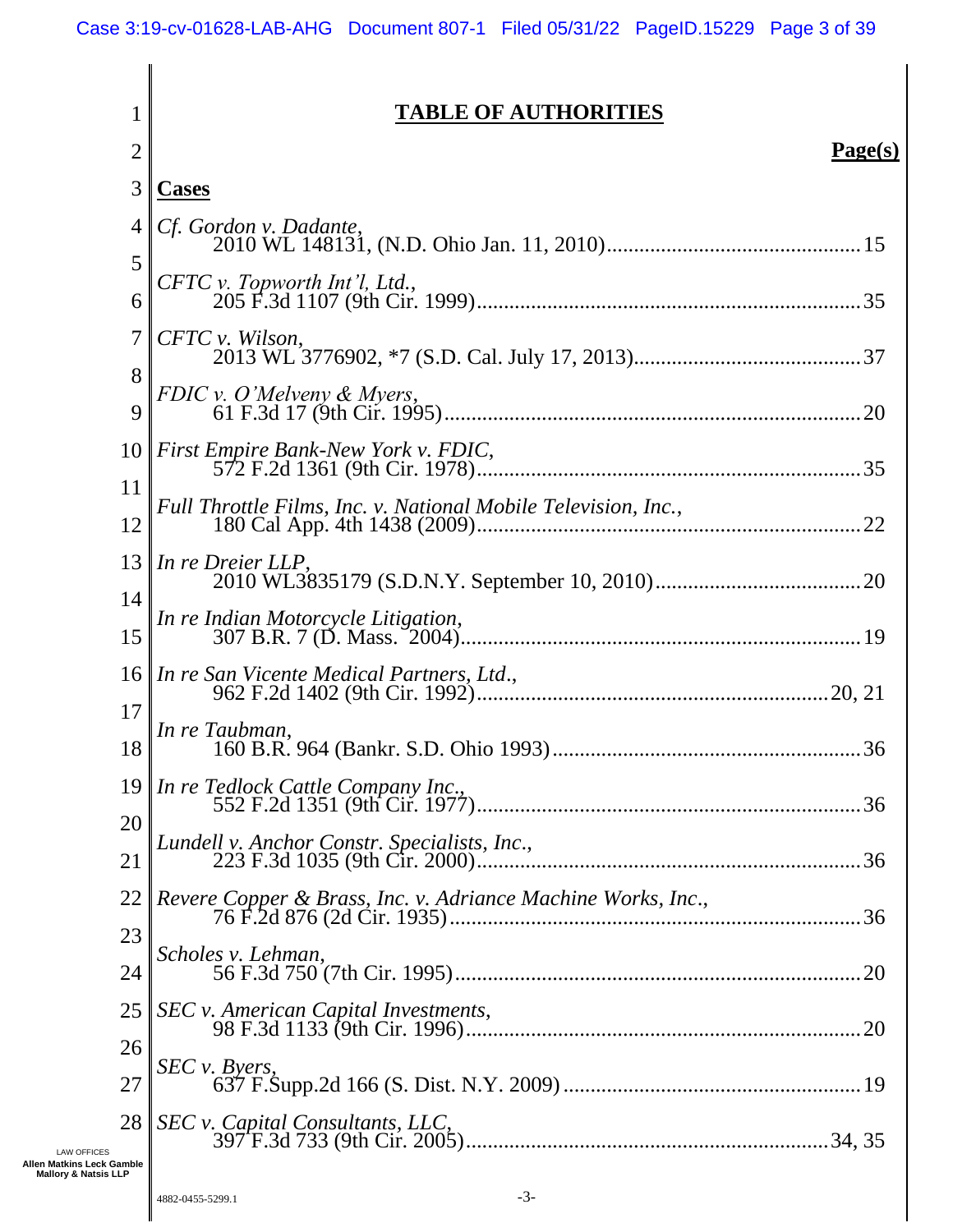| 1                                                                                        | Page(s)                                                        |
|------------------------------------------------------------------------------------------|----------------------------------------------------------------|
| 2                                                                                        | SEC v. Elliott,                                                |
| 3                                                                                        | SEC v. Enter. Trust Co.,                                       |
| $\overline{4}$<br>5                                                                      | SEC v. Hardy,                                                  |
| 6                                                                                        |                                                                |
| $\overline{7}$                                                                           | SEC v. Huber,                                                  |
| 8                                                                                        | SEC v. Sunwest Management Inc.,                                |
| 9<br>10                                                                                  | SEC v. Wealth Management, LLC,                                 |
| 11                                                                                       | SEC v. Wencke,                                                 |
| 12                                                                                       | SIPC v. Old Naples Secs., Inc. (In re Old Naples Secs., Inc.), |
| 13<br>14                                                                                 | United States v. Arizona Fuels,                                |
| 15                                                                                       |                                                                |
| 16                                                                                       | United States v. Cabe,                                         |
| 17                                                                                       | United States v. Plache,                                       |
| 18                                                                                       | <b>Statutes</b>                                                |
| 19<br>20                                                                                 | .22                                                            |
| 21                                                                                       | .22                                                            |
| 22                                                                                       |                                                                |
| 23                                                                                       |                                                                |
| 24                                                                                       |                                                                |
| 25                                                                                       |                                                                |
| 26                                                                                       |                                                                |
| 27                                                                                       |                                                                |
| 28<br><b>LAW OFFICES</b><br>Allen Matkins Leck Gamble<br><b>Mallory &amp; Natsis LLP</b> |                                                                |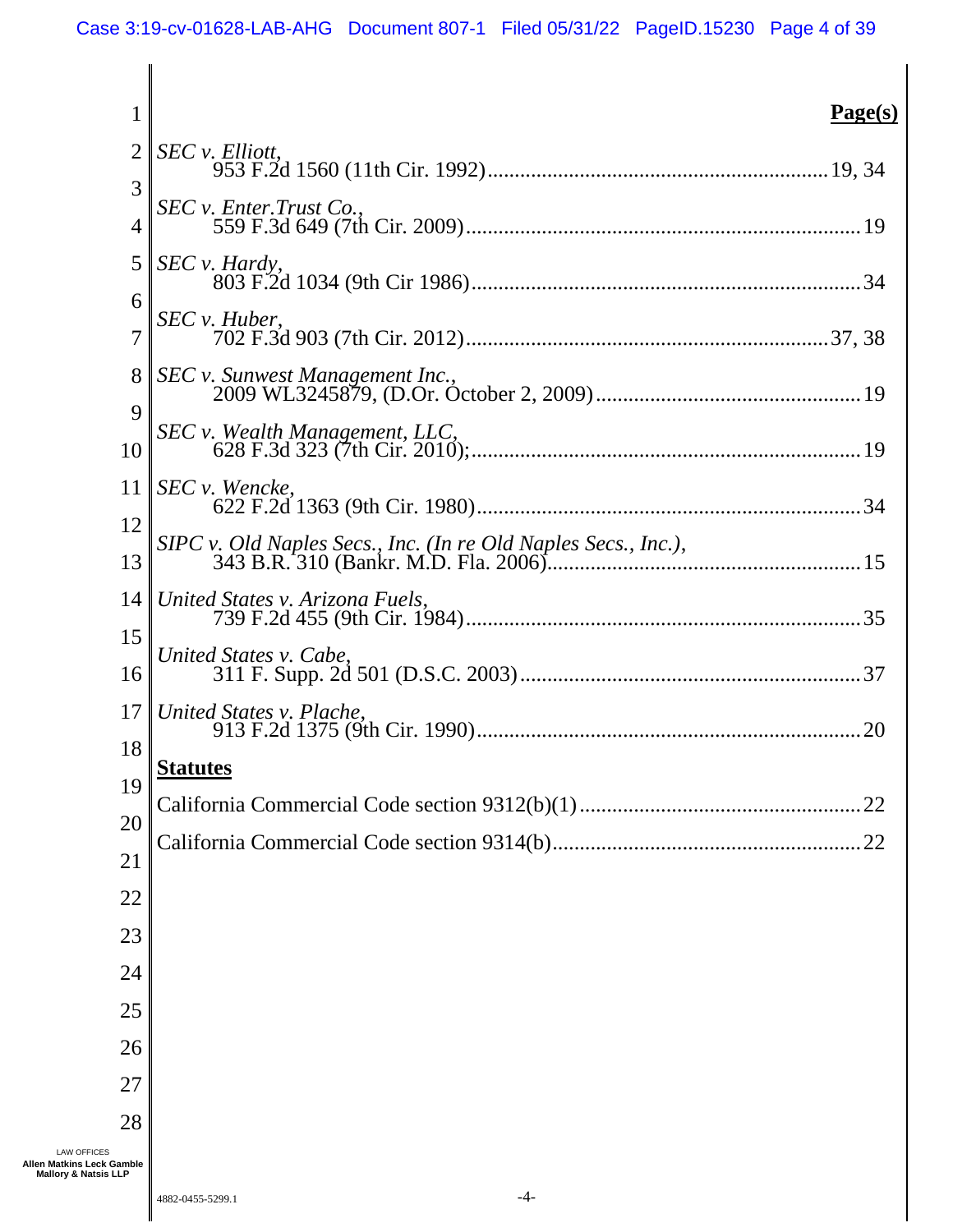1 2 3 4 5 6 7 Krista Freitag ("Receiver"), the Court-appointed permanent receiver for Defendant ANI Development, LLC, Relief Defendant American National Investments, Inc., and their respective subsidiaries and affiliates ("**Receivership Entities**"), hereby submits this Memorandum of Points and Authorities in Support of Motion for Order (1) Approving Receiver's Recommended Treatment of Claims (Allowed, Disallowed, Disputed), (2) Approving Distribution Methodology, and (3) Approving Proposed Distribution Plan ("**Motion**").

<span id="page-4-0"></span>8

#### **I. INTRODUCTION**

9 10 11 12 13 14 15 16 17 18 19 20 21 22 On June 3, 2021 and October 14, 2021, the Receiver filed and the Court approved the Receiver's Motion for Order (1) Approving Procedures for the Administration of Claims Against the Receivership Estate; (2) Setting Claims Bar Date; and (3) Approving Claims Bar Date Notice and Proof of Claim Forms (respectively, the "**Claims Motion**" and "**Claims Motion Order**"). Dkt. 681, 716. The Receiver and her staff have worked diligently to implement the tasks set forth in the Claims Motion and the Claims Motion Order, and such tasks are now complete. On November 2, 2021, the Receiver sent out the Claims Bar Date Notices, Proof of Claim Forms, and W9 forms to all known Claimants of the receivership estate, setting a December 31, 2021 "**Claims Bar Date**" (the documents were mailed and emailed on or before November 2, 2021, or 60 days prior to the Claims Bar Date). The Receiver then sent notices to Claimants of deficiencies or specific claim disputes ("**Deficiency Notifications**"), as applicable, by March 31, 2022 (within 90 days of the Claims Bar Date).

23 24 25 26 27 28 The Receiver's forensic accounting, conducted pursuant to the Court's orders, preliminarily determined the amount of money-in, money-out ("**MIMO**") net loss suffered by each investor in the Scheme. The Receiver also analyzed the Receivership Entities' books and records in order to determine prospective claims by vendors and other third parties ("**Trade Creditors**" or "**Tax Creditors**", as applicable), who provided goods or services to or incurred tax liabilities associated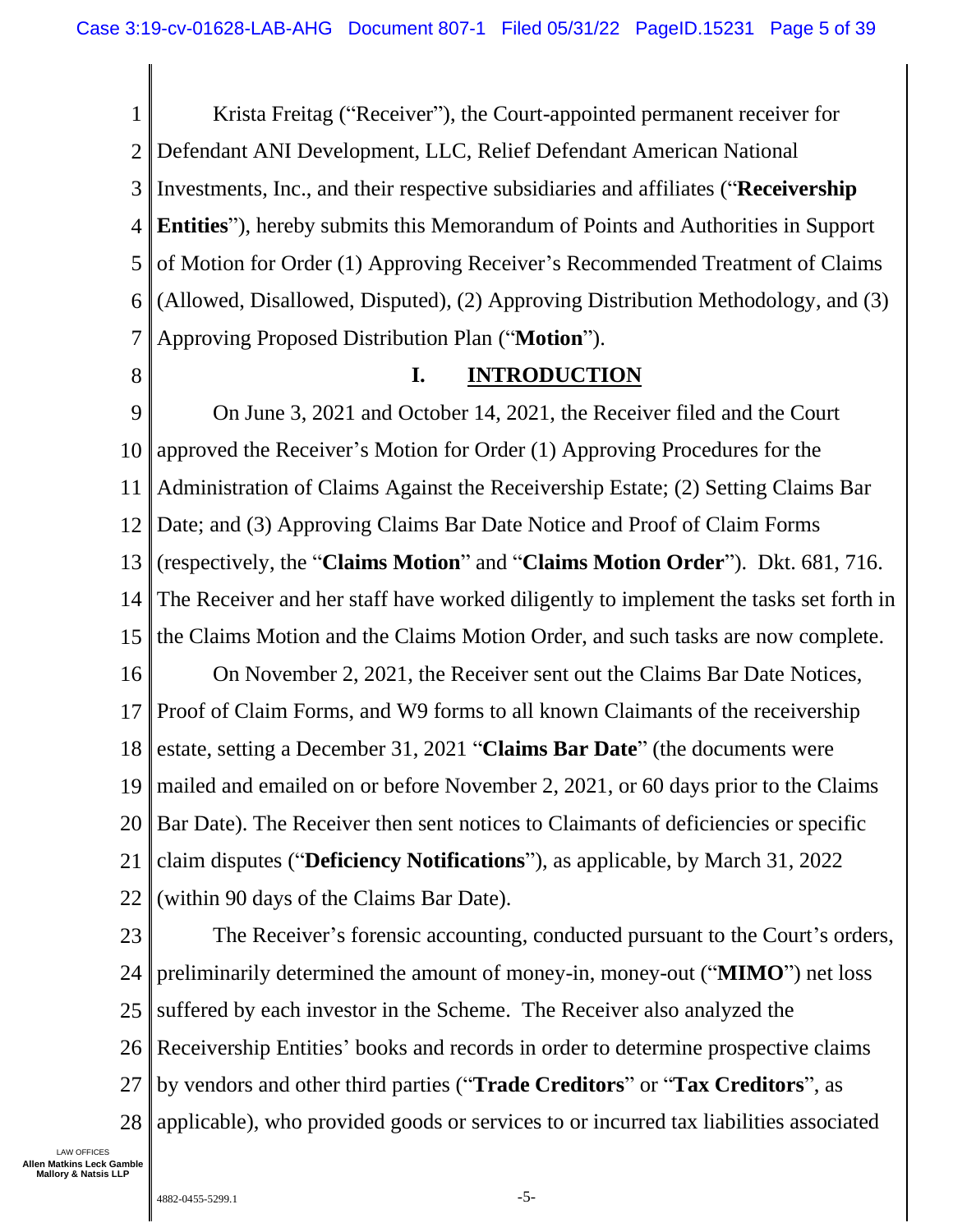1 2 3 4 5 with the Receivership Entities in the pre-receivership period, but have not received payment for those goods, services or taxes. The Receiver has now completed her analysis of all claims submitted, makes recommendations herein regarding the allowed amount for each claim, and also recommends approval of a plan for distributing receivership estate funds ("**Distribution Plan**").

6 7 8 9 10 11 12 13 14 15 16 17 Pursuant to the proposed Distribution Plan, which is attached as Exhibit A to the Declaration of Krista L. Freitag filed herewith ("**Freitag Decl.**"), holders of Allowed Claims will receive distributions from funds on-hand, based on application of the Rising Tide method of distribution, which is discussed further below. 1 The Distribution Plan further provides for (a) the distribution to Investor Claimants only of approximately \$2 million ("**CTC Settlement Funds**"), which is to be paid to the receivership estate pursuant to the Settlement and Mutual Release Agreement ("**Global Settlement**") between the Receiver and Chicago Title Company and Chicago Title Insurance Company (together "**CTC**") – provided the Court approves the Global Settlement – and (b) the distribution to all holders of Allowed Claims of all other funds recovered by the Receiver during the course of the receivership ("**General Receivership Funds**").

18 19 20 21 22 By this Motion, the Receiver seeks confirmation of the holders of Allowed Claims, the amount of each Allowed Claim, as well as approval of the Distribution Plan by which the CTC Settlement Funds and General Receivership Funds will be paid. As discussed below, the Receiver also proposes a streamlined process for making interim distributions pursuant to the Distribution Plan.

<span id="page-5-0"></span>23

### **II. FACTUAL BACKGROUND**

24 25 On August 28, 2019, the Securities and Exchange Commission filed this action against Defendants Gina Champion-Cain ("**Cain**") and ANI Development,

- 26 LLC, and Relief Defendant American National Investments, Inc. Cain later
- 27
- 28 1 Initial capitalized words that are not specifically defined herein shall have the meaning or definition set forth in the Distribution Plan.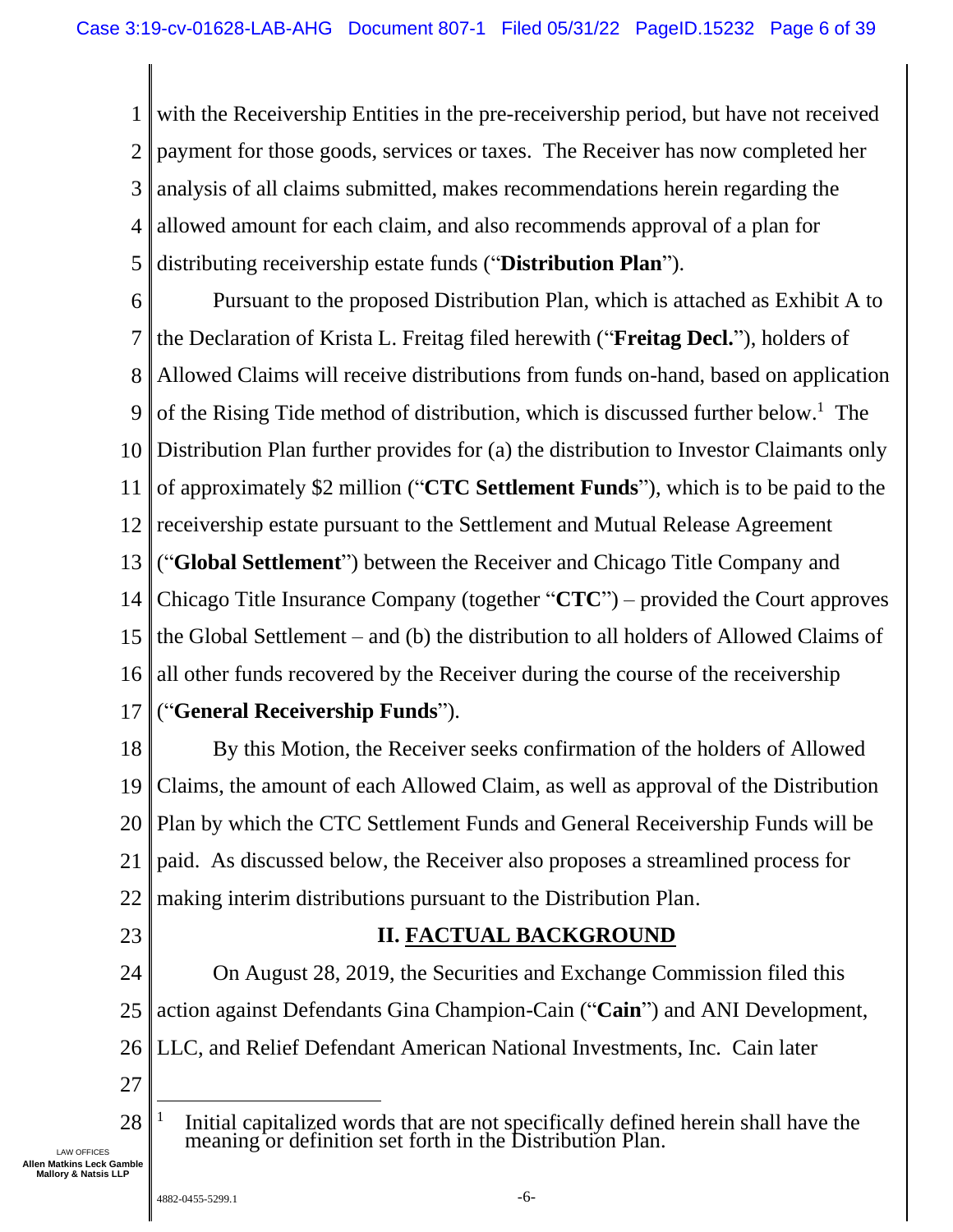1 2 3 4 5 6 admitted to perpetrating a Ponzi scheme, raising hundreds of millions of dollars from investors for purported short-term, high-interest loans to applicants for liquor licenses (the "**Scheme**") and pled guilty to criminal charges. The purported loans were a sham and Cain was using monies raised from investors to among other things, support the business operations of her affiliated entities and to make sham interest and principal payments to earlier investors. Freitag Decl. ¶ 2.

7 8 9 10 11 12 On September 3, 2019, this Court entered the Order; Granting the Parties' Joint Motion and Stipulated Request by all Parties for Preliminary Injunction Order and Order (1) Freezing Assets; (2) Requiring Accounts; (3) Prohibiting the Destruction of Documents; and (4) Appointing a Permanent Receiver (the "**Appointment Order**"). Dkt. 6. The Appointment Order directed the Receiver to make an accounting, as soon as practicable. Freitag Decl. ¶ 3.

13 14 Accordingly, the Receiver completed her (a) review and analysis of the bank records, and books and records of the numerous Receivership Entities,

15 16 (b) evaluation of the Scheme's sources of funds, and (c) evaluation of the Scheme's use of funds. The "**Forensic Accounting Report**", filed on April 30, 2021 (Dkt.

17 No. 659), summarizes the complicated and voluminous transactional history of the

18 19 20 Receivership Entities' bank accounts (as well as certain Chicago Title accounts and certain Kim Peterson-related bank accounts) for the period from May 27, 2011 to September 3, 2019. Freitag Decl. ¶ 4.

21 22 23 24 25 26 Considering that the facts underlying the Ponzi scheme are not disputed and indeed have been admitted by Cain in connection with her guilty plea in the related criminal case (*See United States of America v. Gina Champion-Cain*, Case No. 20 cr-02115-LAB-1, Dkt. 5, Plea Agreement July 22, 2020), the focal point of the accounting became the identification of investor-specific data and prospective recoveries for the receivership estate. Freitag Decl. ¶ 5.

27

28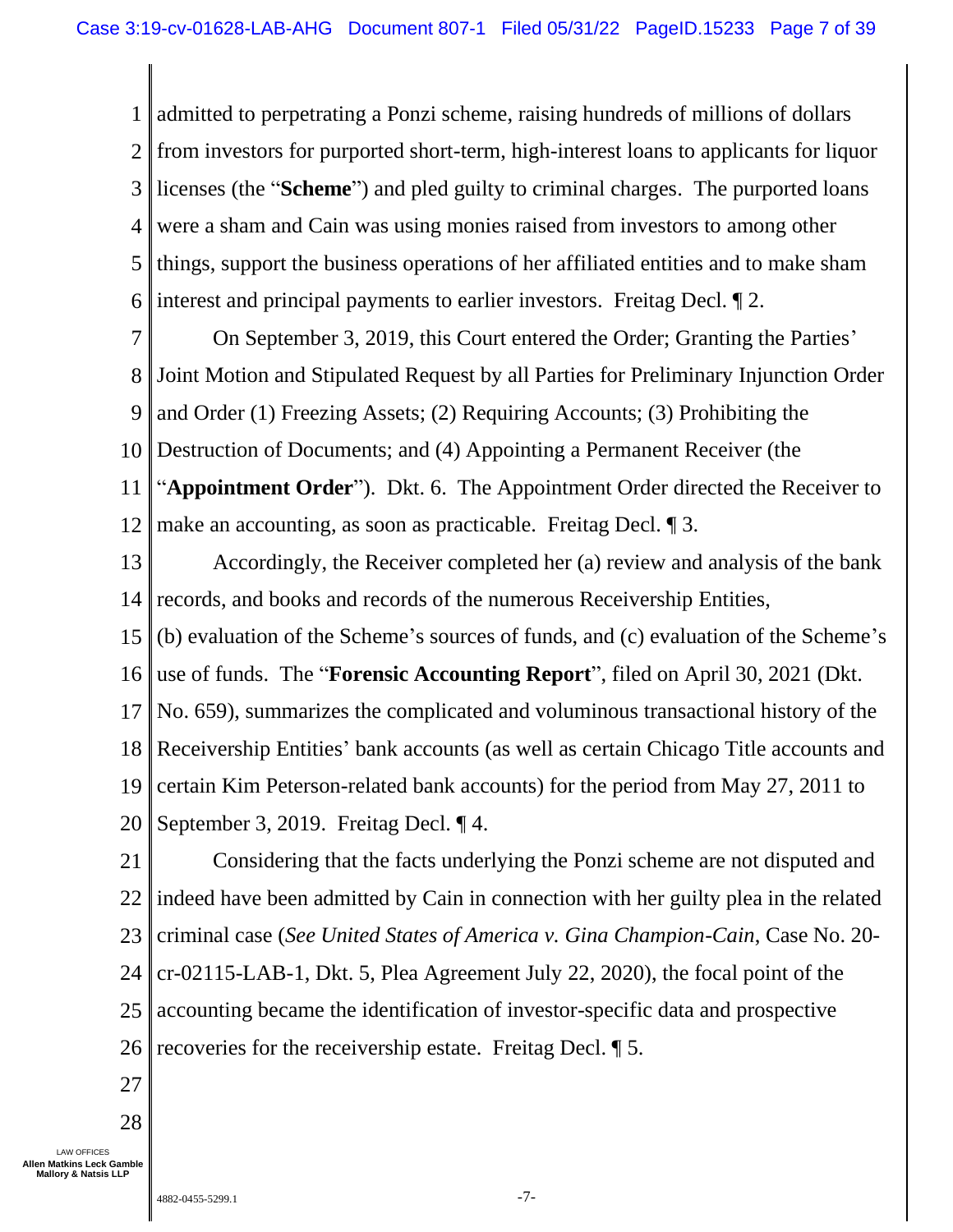<span id="page-7-0"></span>1

### **III. IMPLEMENTATION OF THE CLAIMS PROCESS**

2 3 4 5 6 7 8 9 10 11 12 13 14 15 16 17 18 19 20 21 As noted above, the Court approved the Receiver's Claims Motion on October 14, 2021. The Claims Motion Order directed the Receiver to send Claims Bar Date Notices, Proof of Claim Forms, and W9 forms to Claimants no later than November 29, 2021. In the Proof of Claim Forms sent to all known prospective Investor Claimants, the Receiver embedded a Unique Identifier and a schedule showing the Receiver's MIMO Net Loss calculation, which included transaction level detail, as well as each Investor Claimant's total Money In (all payments into the Scheme from Investor Claimants), total Money Out (both pre and post receivership payments made to Investor Claimants) and Prior Recovery Rate (calculated as Total Money Out divided by Total Money In). Prospective Investor Claimants were also invited to provide additional documentation for review and evaluation in the event they disputed the Receiver's calculation of their MIMO Net Loss. The Receiver included details on third-party settlements (if such payments had already occurred) and explained that any payments made to Investor Claimants from third-parties thereafter would reduce their MIMO Net Loss (and, as discussed below, simultaneously increase their Prior Recovery Rates). Freitag Decl. ¶ 6. The Forensic Accounting Report reflected that there were approximately 325 unique losing investors, with an aggregate net loss of approximately \$184 million. Having now completed the claims process, the final accounting reflects that 405 unique investors, 308 of whom were losing Investor Claimants, <sup>2</sup> paid approximately

22

23 24 25 26 27 28  $2<sup>2</sup>$  There are several reasons why the Forensic Accounting Report and investorspecific numbers presented herein differ. For example, certain investors invested multiple times, through different (but affiliated) entities, through personal accounts, trust accounts and through retirement custodial accounts, or through joint accounts. When the Forensic Accounting Report was filed, it generally reflected each of these as a unique investor; however, as anticipated, during the claims process, many affiliated investments have been combined and netted. Furthermore, there are investors who were deemed net losers in the Forensic Accounting Report, but who are now known to be net winners either due to thirdparty settlement payment activity or due to the aggregation of affiliated investments (e.g., a losing investor was affiliated with a Net Winner and when aggregated, the net profits exceeded the net losses).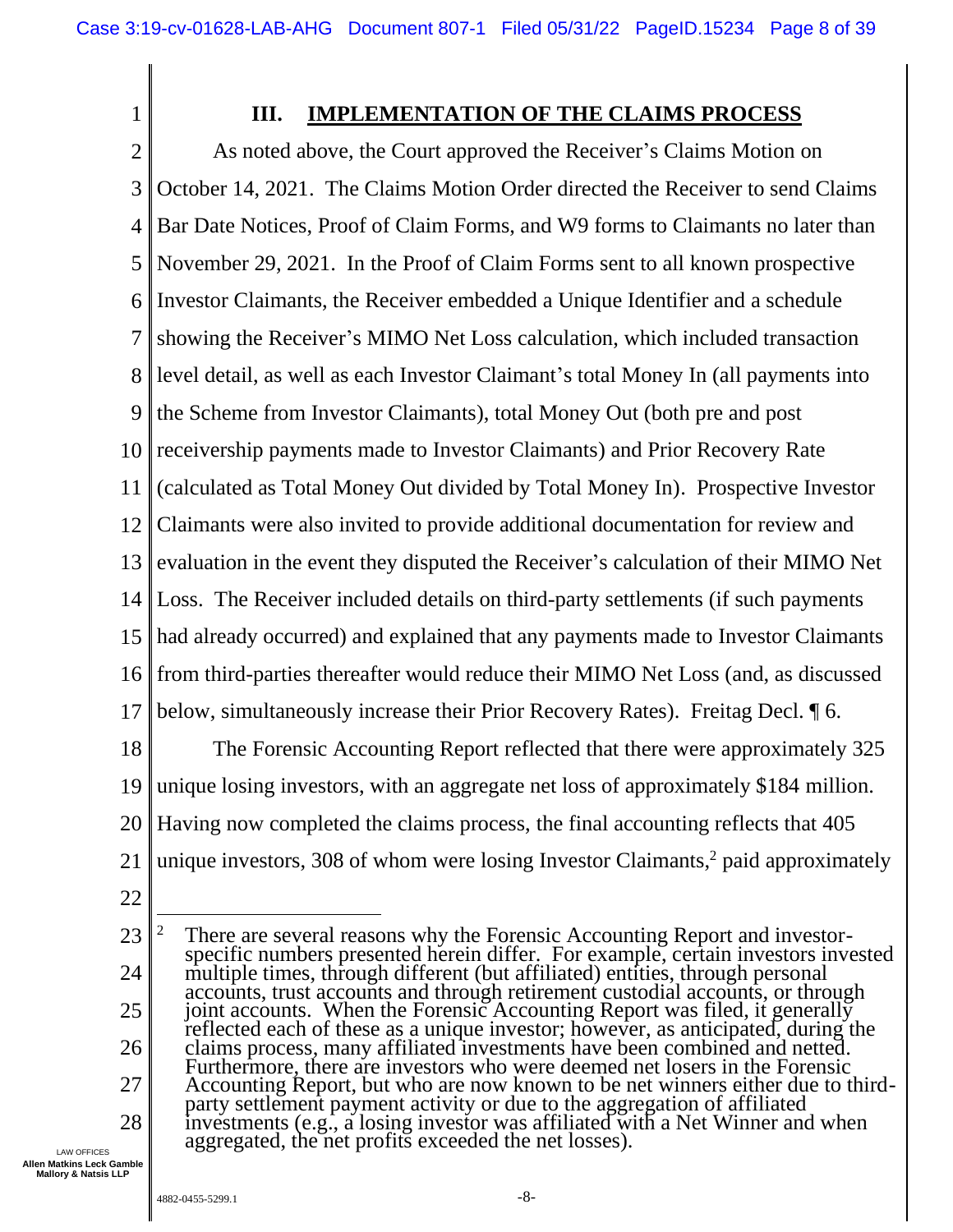1 2 3 4 5 6 7 8 9 10 11 12 13 14 15 16 17 18 19 20 21 22 23 24 25 26 27 28 \$389 million into the Scheme and received approximately \$226 million from the Scheme. After adjusting for the "**Net Winners**" - Investor Claimants with Prior Recovery Rates of more than 100% - the aggregate pre-receivership MIMO Net Loss is approximately \$183 million. Since the Receiver's appointment, the investors have also reportedly received nearly \$164 million from third-party settlements.<sup>3</sup> After deducting the \$128 million of these post-receivership third-party settlements made against MIMO Net Losses,<sup>4</sup> the aggregate MIMO Net Loss for the pre-receivership losing Investor Claimants (total money paid into the Scheme, less total money received from the Scheme and third parties) is approximately \$55 million.<sup>5</sup> Freitag Decl. ¶ 7. With respect to Trade Claims and Tax Claims, the Forensic Accounting Report presented what the Receiver then believed might be approximately \$1.5 million in non-investor claims for amounts that potentially would be undisputed and owed to third party creditors. Upon completion of the claims process, the total non-investor claims filed totaled approximately \$1.8 million, of which the Receiver is recommending allowance of approximately \$1.05 million and disallowance of approximately \$750,000. Freitag Decl. ¶ 8. <sup>3</sup> The CTC settlement amounts reflected herein represent the total and gross amounts of the settlements (gross of legal fees) reported to the Receiver. As further discussed below, the settlement amount, for purposes of a receivership claim does not get reduced by legal fees paid by investors, if any. This amount does not include the approximate \$22.3 million that will be paid to the receivership and distributed to Plaintiff Investors (as defined therein) under the proposed Global Settlement, if the Court approves same. <sup>4</sup> CTC states that it has paid more than \$164 million in settlements to investors. Of this amount, approximately \$36 million went to two investors in excess of their MIMO Net Losses, so the amount paid toward MIMO Net Losses is approximately \$128 million. <sup>5</sup> This amount does not tie to the Receiver's recommended Allowed Claim amounts primarily due to the fact that not all investors with net losses submitted claims and a few claims, after aggregation of affiliated investments, became net winners and thus the Receiver is not recommending their claims be allowed.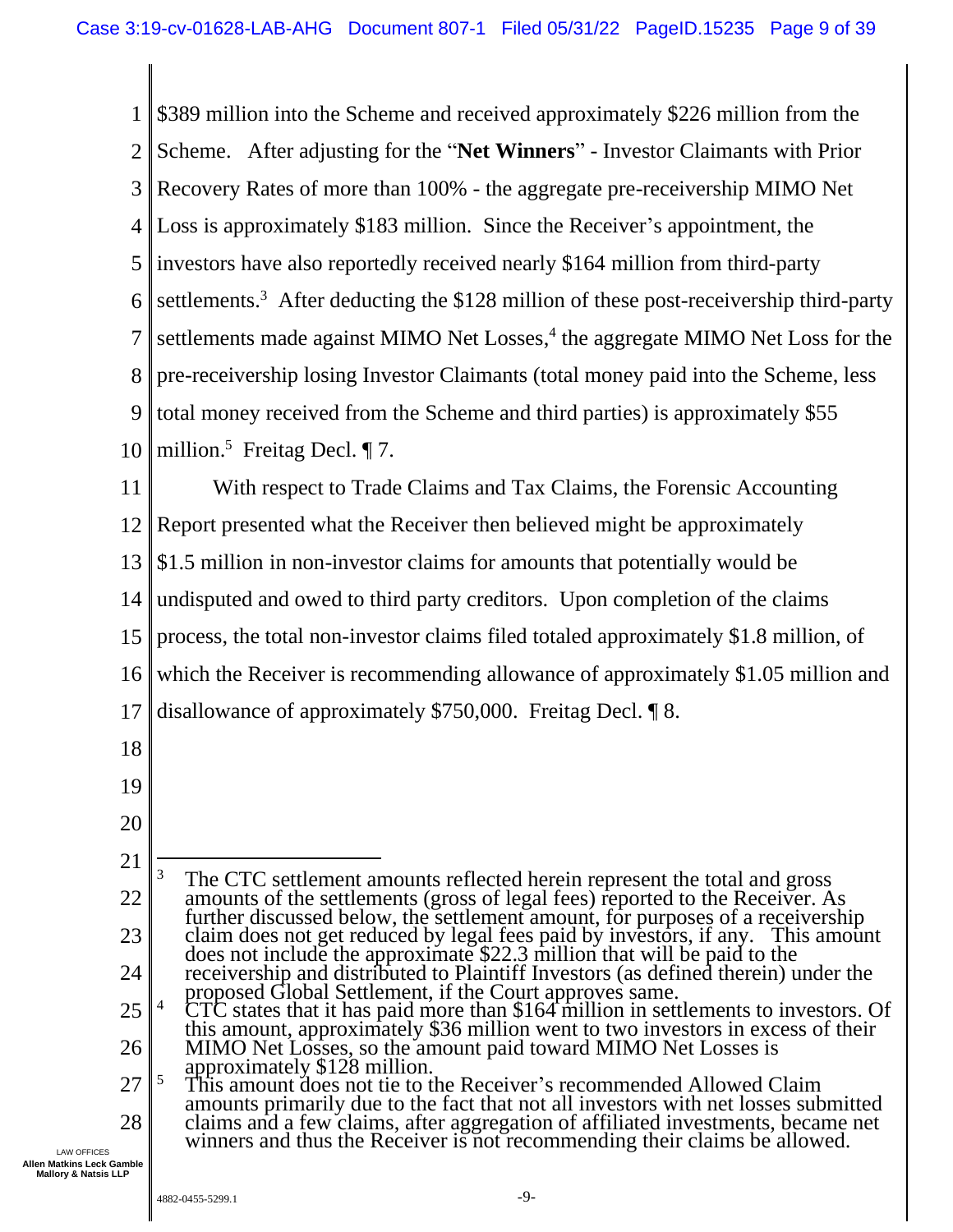**IV. THE RISING TIDE DISTRIBUTION METHOD**

2 3 4 5 6 7 8 9 10 11 12 13 14 15 Unlike a pro-rata distribution approach in which each claimant receives a set percentage of their net loss, the Rising Tide distribution method brings all claimants up to the same level of recovery,<sup>6</sup> factoring in both pre-receivership recoveries and post-receivership recoveries. Rising Tide is the most equitable and appropriate distribution method in this case primarily because Prior Recovery Rates vary widely from investor to investor. Prior to the receivership, certain Investor Claimants received payments from the Scheme reflecting a return of more than 100% of their actual payments made to Scheme, while others received no payments from the Scheme at all. Furthermore, the vast majority of third-party settlement payments from CTC have varied from 50% to 75% of MIMO Net Losses, which has perpetuated the disparate recoveries among Investor Claimants. Accordingly, the Receiver determined the Rising Tide distribution method to be the approach best suited for the equitable treatment of all holders of Allowed Claims. Freitag Decl. ¶ 9.

16 17 18 19 20 21 The Rising Tide distribution method enables the Receiver to bring all holders of Allowed Claims, to the greatest extent possible, up to an equivalent rate of recovery of their net losses, thereby minimizing instances in which one claimant is proportionally better off or worse off than others. Attached to the Freitag Decl. as Exhibit B is a narrative description of the Rising Tide method, along with an illustrative example. Freitag Decl. ¶ 10.

22 23 24 25 With respect to third-party settlement payments Investor Claimants have received, some Investor Claimants elected to hire counsel and therefore may have paid their counsel a portion of their gross settlement recovery. These attorney fee payments, however, are not factored into the MIMO calculations or Prior Recovery

26

<span id="page-9-0"></span>1

27

28 <sup>6</sup> The Receiver cannot eliminate all together instances in which claimants will have different rates of recovery because some claimants have already recovered nearly 100%, 100% or more than 100% of their net losses.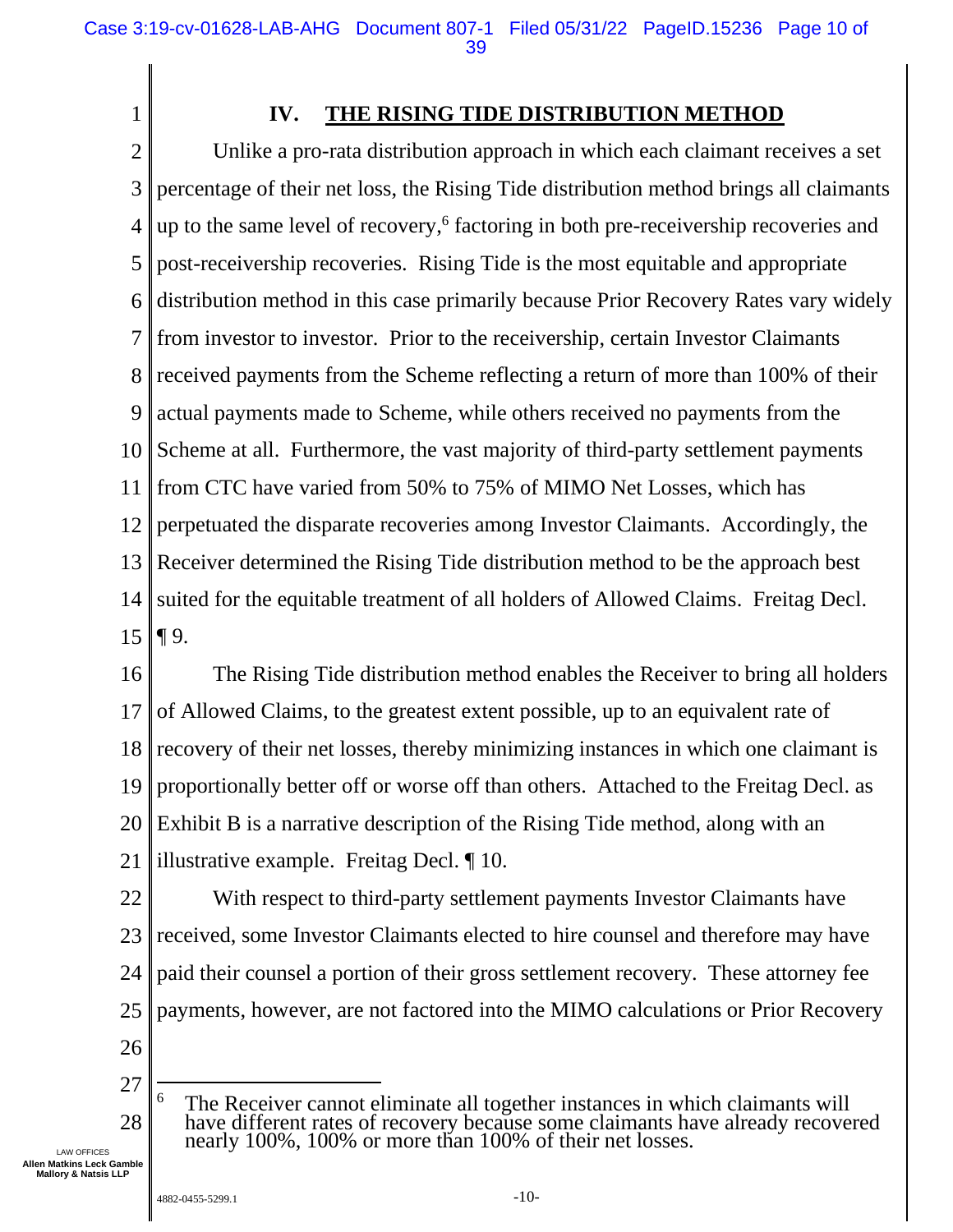1 2 3 4 5 6 Rates. Investor Claimants who engaged counsel did so by choice (at their own expense) and Investor Claimants who did not engage counsel should not have to subsidize, through the receivership distribution process, the attorney fee payments those Investor Claimants made. Therefore, using the gross settlement amounts Investor Claimants received (as opposed to the net amounts after attorney fees) is more fair and equitable. Freitag Decl. ¶ 11.

<span id="page-10-0"></span>7

### **V. RESULTS OF THE CLAIMS PROCESS**

8 9 10 11 12 13 14 The vast majority of Investor Claimants (291 investors or just over 94% of the 308 losing investors) accepted the Receiver's calculations. Six (6) investors disputed their MIMO Net Loss calculations, seven (7) investors disputed the MIMO or Rising Tide method or treatment of their investments. Another four (4) investors either failed to respond (despite repeated contact attempts) or advised the Receiver's staff that they did not intend to submit a claim in the receivership. Freitag Decl. ¶ 12.

15 16 17 18 19 Attached as Exhibit C to the Freitag Decl. is a table reflecting all recommended Allowed Claims of Investor Claimants; this table includes 296 Unique Identifiers, and each associated Investor Claimant's claim details. Freitag Decl. ¶ 13. The following table summarizes the Investor Claimant claims process results:

| 20<br>21<br>22<br>23 | Unique<br><b>Investor</b><br><b>Claimant</b><br><b>Notices</b><br><b>Sent</b> | Final<br>Number of<br><b>Unique Pre-</b><br>Receivership<br>Losing<br><b>Investors</b> | Unique<br><b>Investor</b><br><b>Claimant</b><br>(pre-<br>receivers<br>hip) Net<br>Winners | Receiver's<br><b>Recommended</b><br>Number of<br>Investor<br><b>Claimants</b><br>with Allowed<br><b>Claims</b> | Receiver's<br>Recommended<br>Number of<br><b>Investor</b><br><b>Claimants</b><br>with<br><b>Disallowed</b><br><b>Claims</b> | <b>MIMO</b> or<br><b>Rising Tide</b><br><b>Method</b><br><b>Disputes</b> | <b>MIMO</b><br><b>Net Loss</b><br><b>Amount</b><br><b>Disputes</b> |
|----------------------|-------------------------------------------------------------------------------|----------------------------------------------------------------------------------------|-------------------------------------------------------------------------------------------|----------------------------------------------------------------------------------------------------------------|-----------------------------------------------------------------------------------------------------------------------------|--------------------------------------------------------------------------|--------------------------------------------------------------------|
|                      |                                                                               |                                                                                        |                                                                                           |                                                                                                                |                                                                                                                             |                                                                          |                                                                    |
| 24                   | 320                                                                           | 308                                                                                    | 97                                                                                        | 296                                                                                                            | $12^{7}$                                                                                                                    | 7                                                                        | 6                                                                  |
| 25                   |                                                                               |                                                                                        |                                                                                           |                                                                                                                |                                                                                                                             |                                                                          |                                                                    |

26

27 28 As further discussed below, the Receiver received two additional claims from aggregators, who are not considered investors but whose clients were investors who are considered Investor Claimants. As such, the Receiver is recommending these two additional claims be disallowed.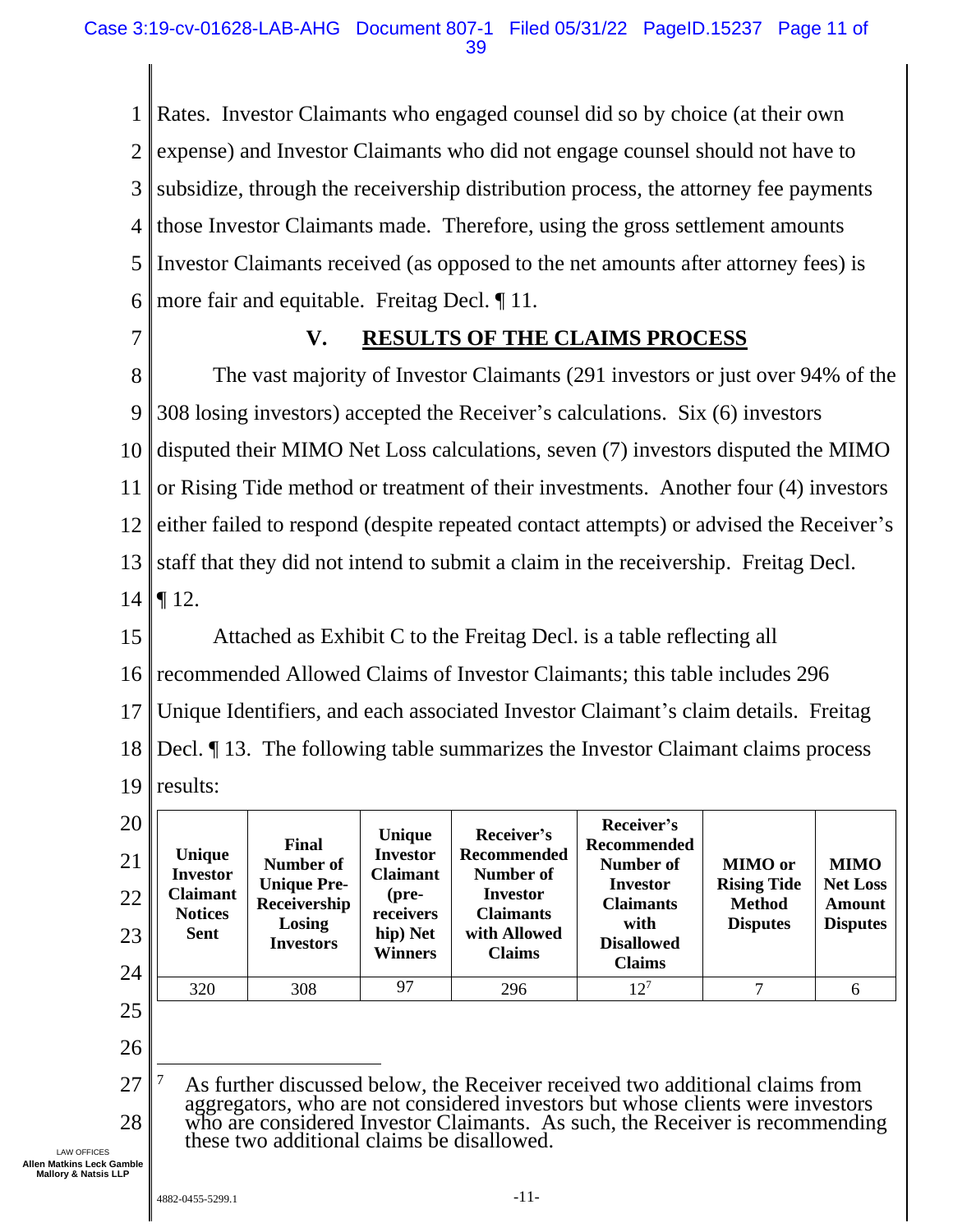# **A. Disputed Investor Claims Recommended for Allowance at Receiver's MIMO Net Loss Amount**

<span id="page-11-1"></span>2 3

<span id="page-11-0"></span>1

#### 1. Disputes Concerning MIMO Net Loss Calculations

4 5 6 7 8 9 10 11 12 13 Six (6) Investor Claimants disputed the Receiver's MIMO Net Loss calculation or the applicability of MIMO to their claims, each of which is discussed below. In each case where the Receiver identified a dispute with regard to the amount of a claim, the Receiver requested the Claimant provide additional information or documentation to support their position regarding the claim amount. 8 Attached as Exhibit D to the Freitag Decl. is a table reflecting these as well as the disputes regarding the Receiver's use of MIMO and/or the Rising Tide method. The Receiver recommends that all of these clams be allowed at the Receiver's MIMO Net Loss amounts, as reflected on Exhibit D to the Freitag Decl. Freitag Decl. ¶ 14. The following is a description of these disputes:

14 One Investor Claimant [Unique Identifier 443] disputes the Receiver's

15 calculation, arguing that \$5,000 of a payment he received from the Scheme should

16 not be considered Money Out because he subsequently paid the money to a friend.

17 The alleged \$5,000 payment to a friend (pursuant to their side arrangement),

18 however, does not change the Investor Claimant's MIMO because the payment does

19 not alter the funds that actually went into the Scheme from him or went out of the

20 Scheme to him. As such, the Receiver recommends this claim be allowed as

21 calculated by the Receiver. Freitag Decl. ¶ 15.

22 23 24 One Investor Claimant [Unique Identifier 147] disputes the Receiver's calculation, arguing she invested more money in the Scheme. This contention, however, is based on investments that were continuously rolled over into new

25

26

27 28 <sup>8</sup> The Receiver and her staff worked diligently with Investor Claimants to address all questions or disputes to the transactional details making up the net loss calculation; all but these six were resolved/ultimately agreed upon (although some of these investors ultimately disputed the MIMO or Rising Tide methodology).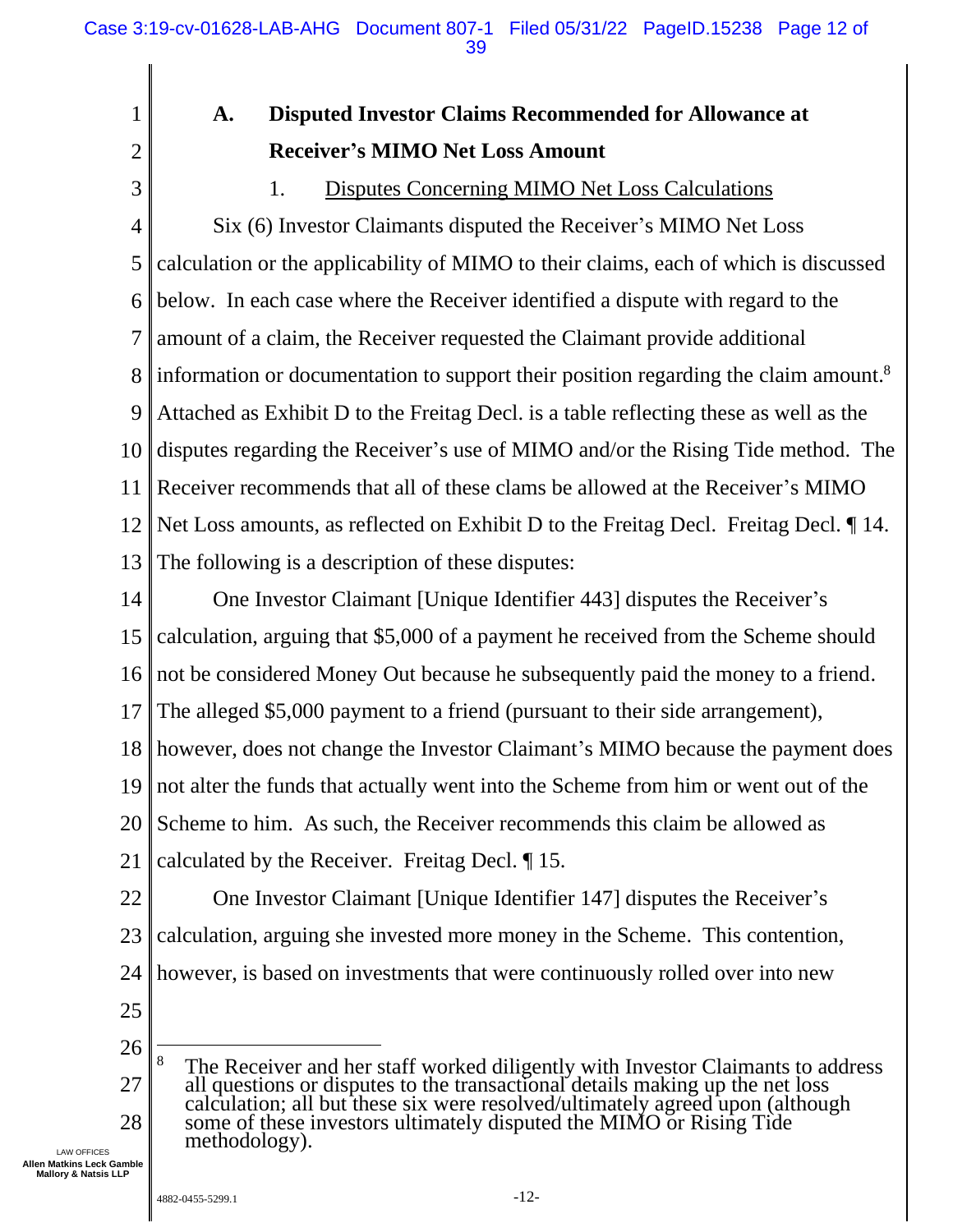1 2 3 4 5 6 promissory notes (and fictitious unpaid interest was added to the principal balances). These "rollovers," however, do not reflect actual cash transactions, so are not reflected in an investor's MIMO Net Loss calculation. The Receiver provided this investor with a thorough response and support for her actual cash transactions, to which she did not respond. As such, the Receiver recommends this claim be allowed as calculated by the Receiver. Freitag Decl. ¶ 16.

7 8 9 10 11 12 13 One Investor Claimant [Unique Identifier 198] believes she transferred an additional \$50,000 to the Scheme (\$10,000 and \$40,000) via cashier's checks. However, she could not provide bank records to support her claim and the books and records supporting the Receiver's thorough forensic accounting do not reflect any deposits of such amounts at or around the time the investor claims the payments were made. As such, the Receiver recommends this claim be allowed as calculated by the Receiver. Freitag Decl. ¶ 17.

14 15 16 17 18 19 One Investor Claimant [Unique Identifier 380] has refused to agree to or sign his claim form until his pending settlement payment from CTC is received. Assuming the payment has been or will be made, the Receiver recommends this claim be allowed as calculated by the Receiver. If for any reason, payment is not made by CTC, the Receiver would adjust this Investor Claimant's MIMO Net Loss amount. Freitag Decl. ¶ 18.

20 21 22 23 24 25 26 27 28 **2Budz Holdings, LLC** ("**2Budz**") [Unique Identifier 305]. As discussed in the Settlement Approval Motion (Dkt. 795), 2Budz is one of the seven Non-Joining Plaintiffs that opposes the Bar Order that is a condition of the Global Settlement. With respect to its claim in the receivership, 2Budz disputes that \$750,000 it received from the Scheme should be treated as Money-Out for purposes of the MIMO calculation (2Budz also asserts that \$12,454 it paid to ANI was connected to the \$750,000 transaction and therefore also should not be counted as part of its MIMO calculation). Freitag Decl., Exhibit E. Therefore, 2Budz asserts that its claim should be \$737,546 greater than the Receiver's calculation. It cannot be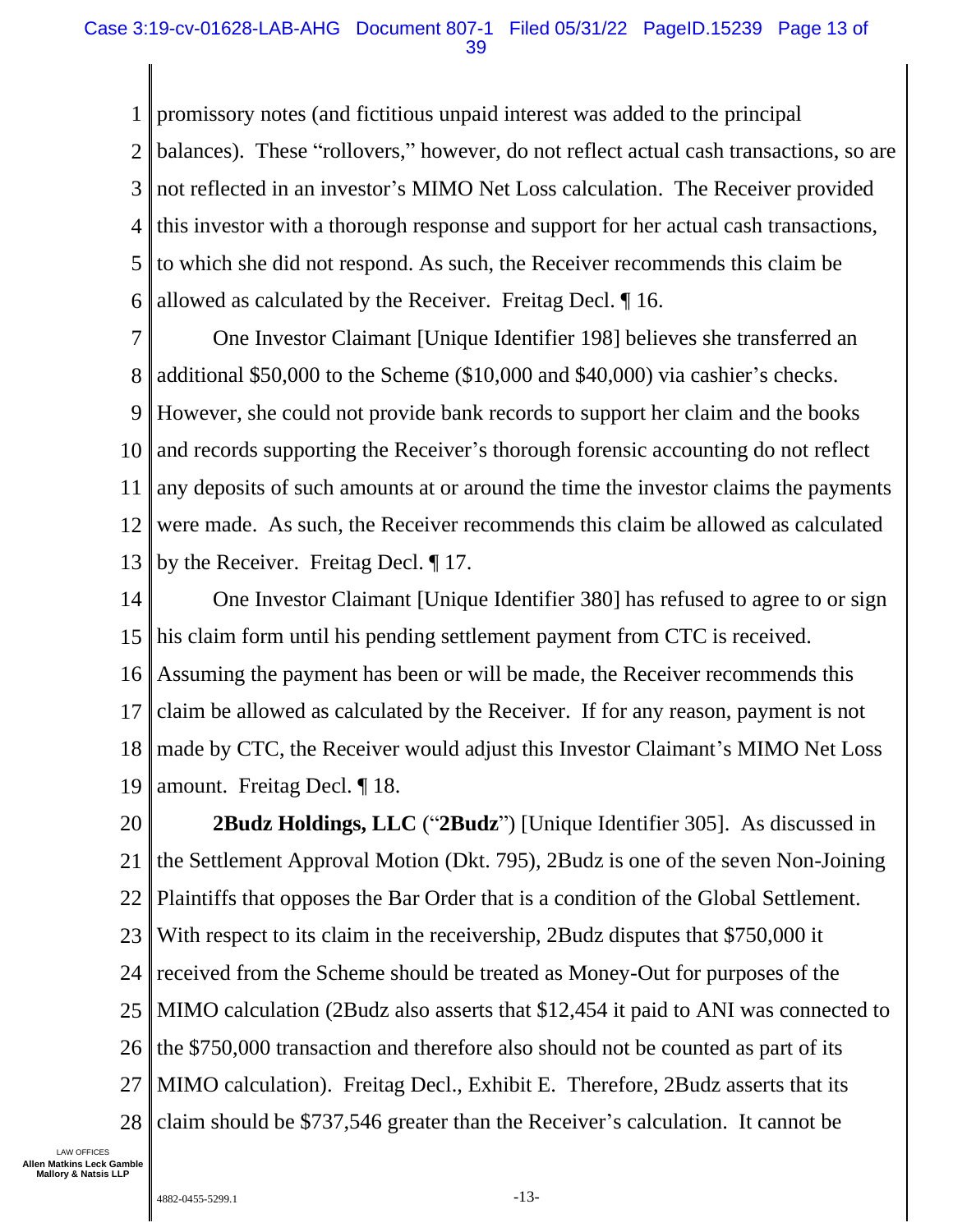1 2 3 4 5 6 7 8 9 10 11 12 13 14 15 16 17 18 19 20 21 22 23 disputed, however, that the \$750,000 at issue went directly from the Scheme to 2Budz. Instead, 2Budz claims the \$750,000 should not be counted because ANI received an interest in 2Budz in exchange for the payment, and therefore the \$750,000 at issue was unrelated to its claim as an investor in the Scheme.. Freitag Decl. ¶ 19. The facts relating to the relevant transactions show otherwise, however. The relevant transactions show that the \$750,000 in payments that 2Budz received was, in fact, related to investments in the Scheme by 2Budz and its affiliates. 2Budz is owned by Wade Wakefield (through Wakefield Investments, LLC) and Greg Glassberg. Mr. Wakefield also owns Wakefield Capital, LLC. At the time the \$750,000 at issue was paid, 2Budz had invested \$1,500,000 into the Scheme and Wakefield Capital had invested \$3,625,000 into the Scheme. Therefore, it was clear Mr. Wakefield was an investor capable of investing large amounts into the Scheme. Champion-Cain, no doubt wanting to impress Mr. Wakefield and get him to invest more into the Scheme, offered to invest \$750,000 into 2Budz. And it worked – Mr. Wakefield simultaneously offered to invest another \$2,000,000 into the Scheme. In fact, the exchange of funds took place almost concurrently, with Wakefield Investments transferring \$2,000,000 to the Scheme on June 18, 2018, and ANI transferring \$500,000 to 2Budz on June 19, 2018 (and ANI later transferring another \$250,000 to 2Budz about six weeks later on August 6, 2018). As a result, there is a direct nexus between the 2Budz and other Wakefield-affiliated investments in the Scheme and the \$750,000 paid to 2Budz, which supports aggregating and netting the transactions for purposes of the 2Budz MIMO claim. Freitag Decl. ¶ 20.

24 25 26 27 28 Second, including the \$750,000 at issue in the MIMO calculation of 2Budz's claim has the effect of expeditiously resolving the outstanding issues and avoiding potential litigation between the Receiver and 2Budz relating to the \$750,000. The Receiver would have to pursue recovery of the \$750,000 from 2Budz on fraudulent transfer and other claims for recovery. It would also need to be determined what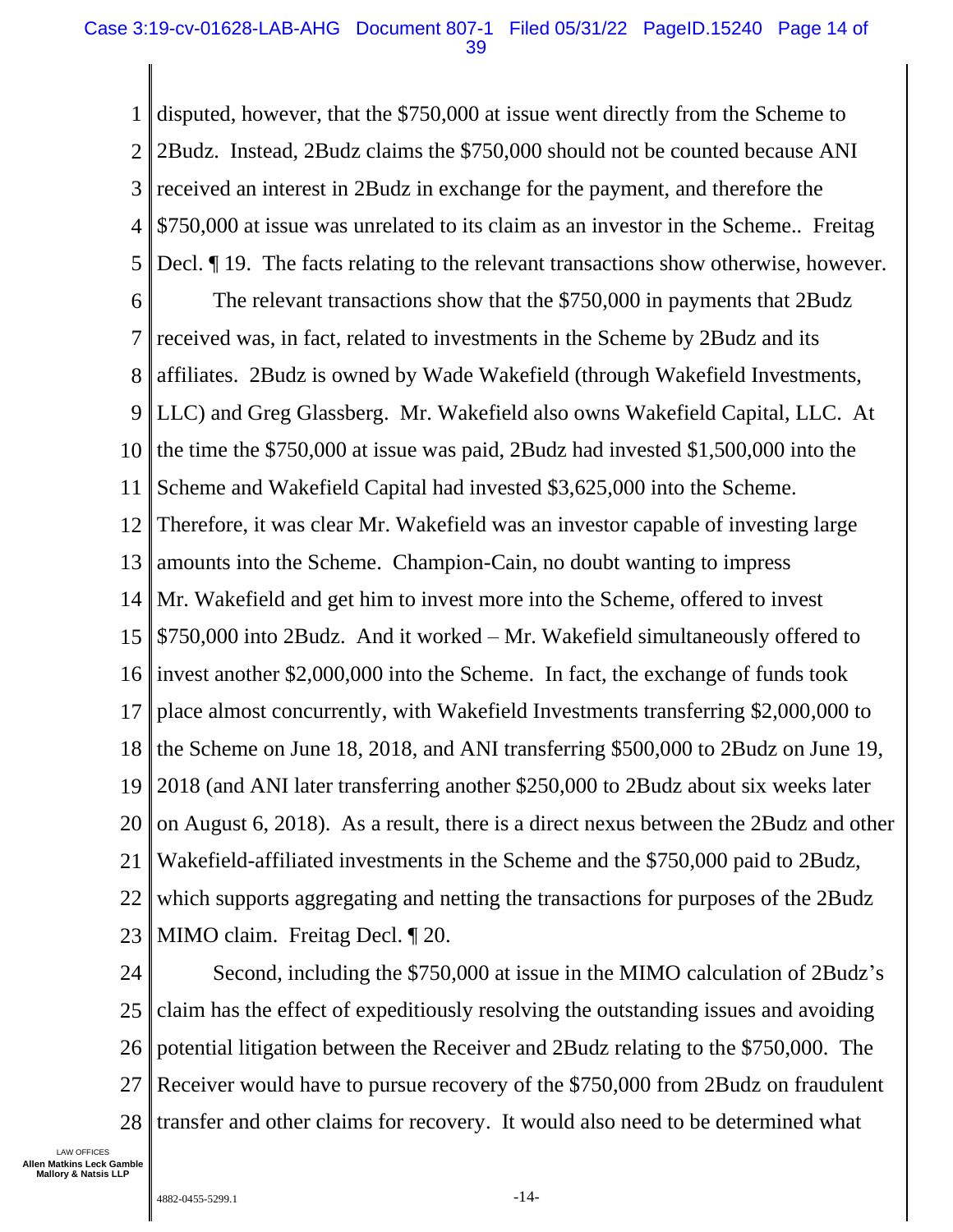1 2 3 4 portion of the funds 2Budz stands to receive from the receivership estate (through the distributions proposed under the Global Settlement, as well as those to be made under the Distribution Plan) would come back to the receivership estate on account of ANI's alleged membership interest in 2Budz.

5 6 7 8 9 10 11 12 13 14 15 16 17 18 19 20 21 22 23 24 25 But, by including the \$750,000 in calculating 2Budz's claim, the Court would be essentially effectuating an equitable setoff through the claims and distribution process that avoids the delay and expense of litigation. *Cf. Gordon v. Dadante*, Case No. 1:05-CV-2726, 2010 WL 148131, at \*5 n.6 (N.D. Ohio Jan. 11, 2010) (approving receiver's distribution plan that permitted "offsetting of funds against individual investors for equitable reasons," such as where "investor unreasonably caused the Receivership to expend money that would otherwise have been paid to investors"). Indeed, such an equitable setoff is even permissible where the offsetting claim is one for fraudulent transfer. *See Gordon v. Dadante*, Case No. 1:05-CV-2726, 2010 WL 4137289, at \*2 (N.D. Ohio Oct. 14, 2010) (overruling an investor's objections to receiver's proposed interim distribution where receiver proposed to offset that investor's commissions for soliciting new investors into the Ponzi scheme against the distribution to be made to that investor); *SIPC v. Old Naples Secs., Inc. (In re Old Naples Secs., Inc.)*, 343 B.R. 310, 320 (Bankr. M.D. Fla. 2006) (recognizing that commissions paid to brokers in furtherance of Ponzi scheme were avoidable as fraudulent transfers). Thus, by including the \$750,000 that 2Budz received in calculating its allowed claim, the Court would be efficiently addressing an outstanding issue between the Receiver and 2Budz, relieving the parties from having to engage in costly litigation that would likely bring about essentially the same result (i.e., 2Budz's return of \$750,000 through disgorgement, rather than through the reduction of its allowed claim).

26 27 28 The inclusion of the \$750,000 paid to as well as the \$12,454 payment from 2Budz results in the Receiver's MIMO claim calculation of \$79,204.00, which should be the allowed claim amount for 2Budz. Assuming the Receiver's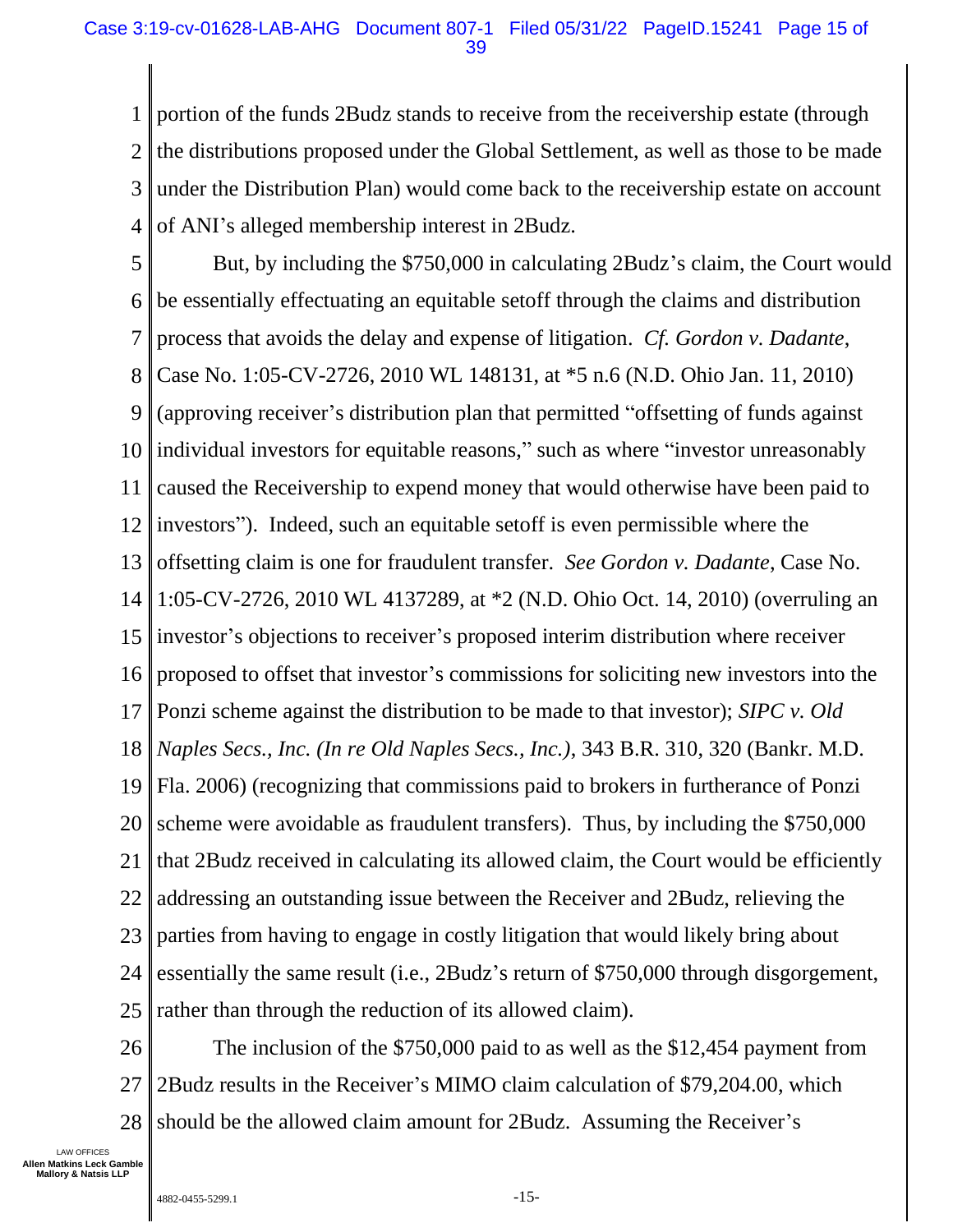1 2 3 recommendation regarding the claim is approved, then ANI should not hold any interest in 2Budz and the Receiver will cooperate with 2Budz and take such steps as are necessary to terminate or cancel any such interest.

4 5 6 7 8 9 10 11 12 **CalPrivate Bank f/k/a San Diego Private Bank** ("**CalPrivate**") [Unique Identifier 63]. CalPrivate does not dispute the Receiver's calculation of its MIMO Net Loss amount, which is \$9,520,080.13. Instead, CalPrivate asserts that MIMO does not apply to its claim because it has a first priority perfected security interest that gives it the right to recover \$12,475,000, plus interest, charges and attorneys' fees ahead of all other investors. Freitag Decl., Exhibit F. CalPrivate contends that its filing of a UCC financing statement with regard to the personal property of ANI Development, LLC ("**ANI**") entitles it to a secured interest which attaches to all proceeds recovered by the Receiver. Freitag Decl. ¶ 21.

13 14 15 16 17 CalPrivate does not have a secured interest as to any proceeds held by the Receiver for several reasons. First, CalPrivate is in the same position as every other victim of the Scheme. The loan agreements attached to CalPrivate's claim are simply a product of the Scheme and are nothing more than sham transactional documents equivalent to all other investor sham loan agreements.

18 19 20 21 22 23 24 25 Second, even if the Court were to consider CalPrivate's loan transaction as anything more than a sham transaction, CalPrivate's claim to a lien on CTC escrow number DD-00102122 (the "**Escrow**")<sup>9</sup> fails because, as CalPrivate has alleged, the Escrow was simply an artificial edifice constructed and maintained by Cain and CTC to facilitate the Scheme. ANI did not own the Escrow, nor did CalPrivate have a security interest in it because, again, it was illusory. Moreover, CalPrivate's and other investors' actual money went into CTC's account at City National Bank (the

- 
- 26
- 27 28 Different numbers were assigned to the Escrow by CTC at different times, but the number at the time of the Appointment Order was entered was DD-00102122.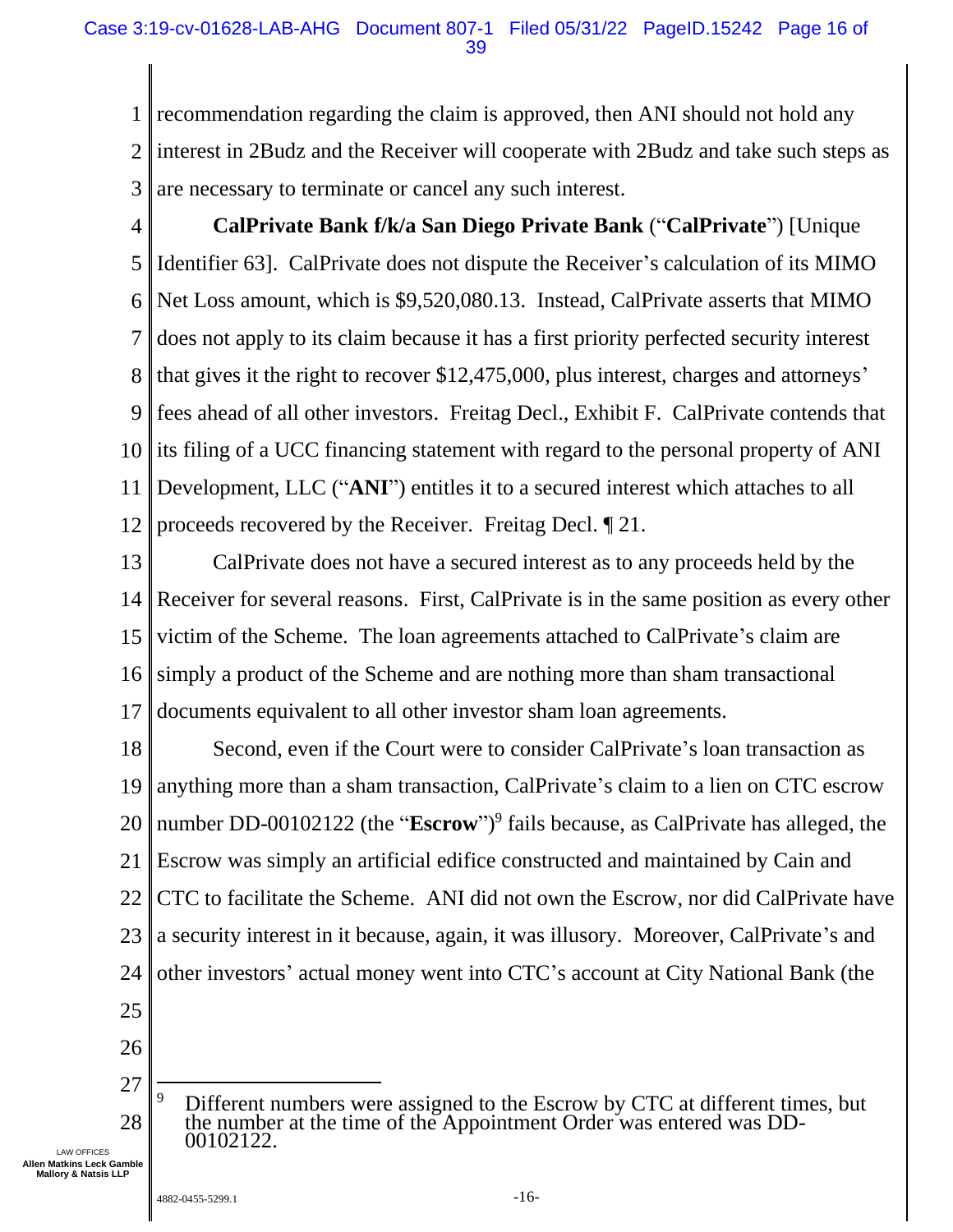1 2 3 4 5 "CNB Account").<sup>10</sup> The CNB Account was owned by CTC and contained the commingled funds of many CTC customers. Immediately upon entry of the Appointment Order, the funds in the CNB Account that were raised by Cain and others in furtherance of the Scheme were required to be turned over to the Receiver, not to ANI.

6 7 8 9 10 Third, CalPrivate's alleged UCC-1 financing statement does not attach to any of the sale or other proceeds held by the Receiver. The Receiver is not ANI and, even if she were, ANI did not own any of the assets sold by the Receiver. Accordingly, CalPrivate's claim should be allowed as an unsecured claim for \$9,520,080.13.

11

#### CalPrivate is Not Entitled to a Priority Claim.

12 13 14 15 16 17 18 19 20 CalPrivate and ANI License Fund LLC (the "**License Fund**") entered into loan agreements whereby the License Fund borrowed the principal amount of \$12,500,000 (the "**Loan**"). License Fund was owned 80% by Kim Petersen and 20% by Cain. ANI, Kim Peterson and others guaranteed the Loan. In connection with ANI's guarantee, Cain executed security agreements which authorized the filing of a UCC-1 financing statement (the "**UCC-1**") generally granting CalPrivate a security interest in ANI's personal property. The UCC-1 was limited to ANI's personal property; it did not include assets of any other entities, nor did it reference the CNB Account, CTC, or any escrow. Freitag Decl. ¶ 22.

21 22 23 24 25 Like other investors in the Scheme, CalPrivate commenced funding loans to fictitious applicants for liquor licenses via the transfer of funds, which may have gone directly to CTC or indirectly to CTC through License Fund. Like other investors, CalPrivate's funds ended up being included in CTC's accounting of the

- 
- 26
- 27 28 <sup>10</sup> For some time during the operation of the Scheme, CTC held funds connected to the Escrow at Union Bank as well. At the time of the Appointment Order, the funds connected to the Escrow were held at City National Bank.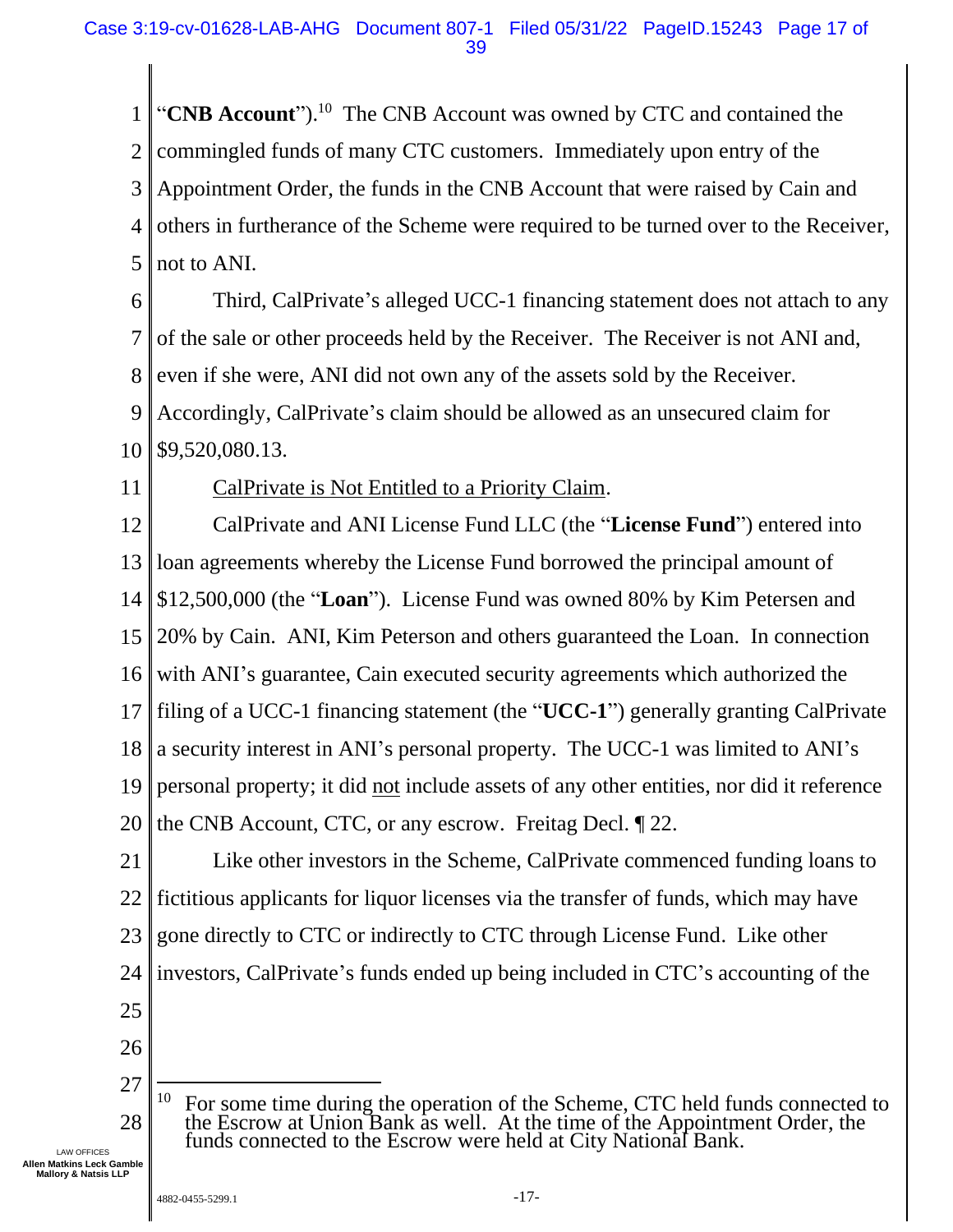1 2 Escrow, along with the funds from other investors in the Scheme. Freitag Decl.  $\P$  23.

3 4 5 6 7 8 9 10 11 12 13 14 CalPrivate's loan agreements incorporated many of the same terms as those found in loan agreements executed by ANI with other investors. *See* Freitag Decl. See Freitag Decl. Exhibit F , Proof of Claim, Attachment 3, Change in Terms Agreement, p.1. Not surprisingly, CalPrivate's loan agreements provided that their loan proceeds were to be funded pursuant to the fake "Chicago Title Company Escrow Agreement (Holding Funds)" between ANI as Lender and CTC as Escrow Holder, in which escrows, were "opened for the benefit of ….[Applicant], who is applying for approval of a transfer to Applicant of a license issues by the …[ABC]". *See* Freitag Decl. Exhibit F, Proof of Claim, Attachment 3, Change in Terms Agreement, p.1, Exhibit B. Freitag Decl. ¶ 24. Of course, the Escrow and form agreements were simply instruments of the Scheme; theater props developed by Cain to convince people to invest.

15 16 17 18 19 20 21 22 23 24 25 26 27 28 The Loan History with regard to CalPrivate's Loan further demonstrates that it was no more a lender than any other Investor Claimant. *See* Freitag Decl. Exhibit G Loan History. As confirmed by the Receiver's accounting, CalPrivate did not simply lend \$12.475 million to the License Fund pursuant to some established line of credit. Instead, CalPrivate participated in the Scheme by investing \$43.5 million in the Scheme pursuant to funding requests tied to fictitious licenses. Then, just like other Investor Claimants in the Scheme, CalPrivate received loan payments based on fictitious closings of sales of liquor licenses, amounting to over \$34 million. Freitag Decl. ¶ 25. In other words, like other Investor Claimants, CalPrivate may have documents labeled "Promissory Note," "Guaranty," and "Change in Terms Agreement", however, these were simply the tools or props used to convince all investors to participate in the Scheme. CalPrivate believed it was investing in specific fictitious escrow accounts involving specific fictional applicants for liquor licenses - just like every other investor. *See*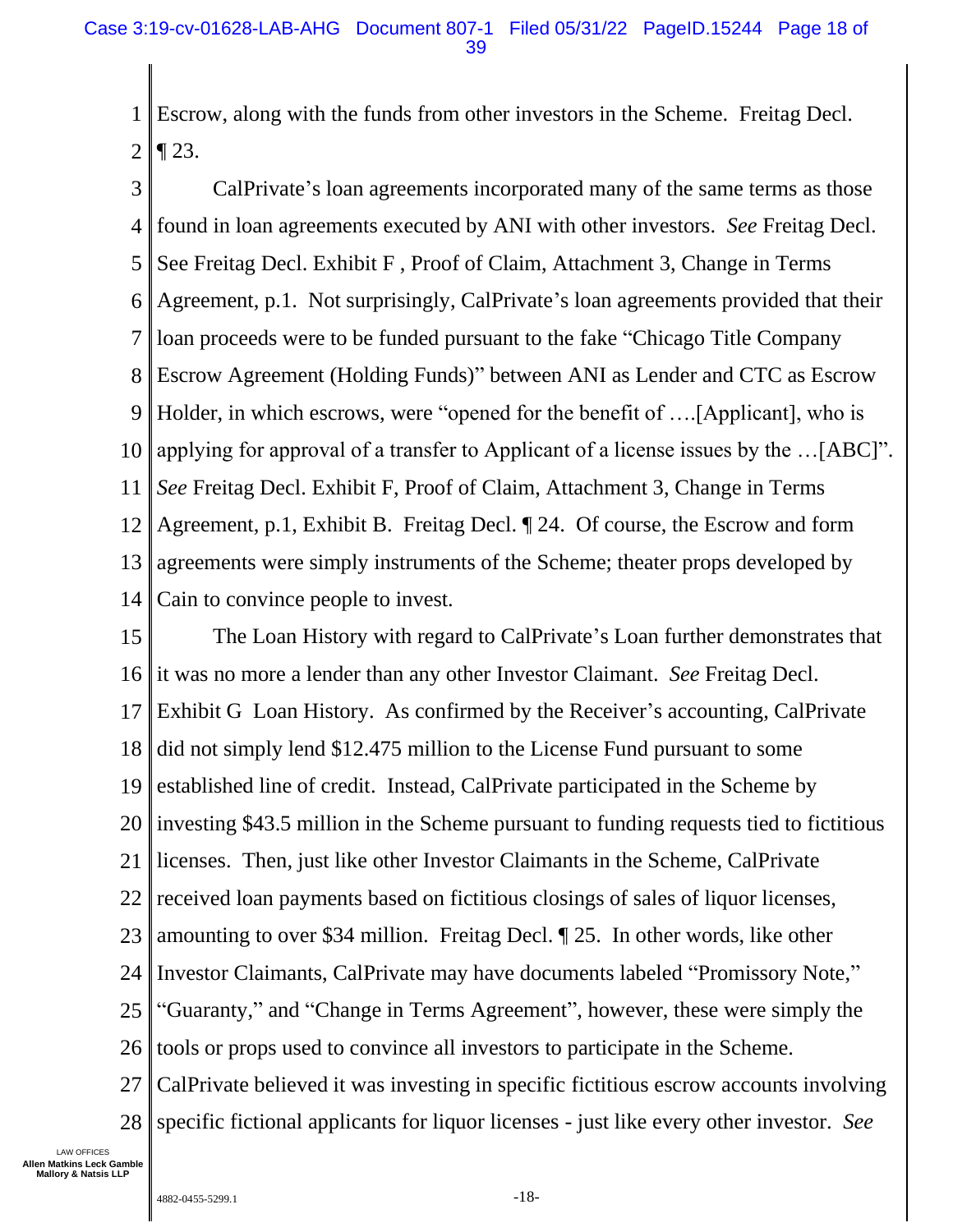1 2 3 4 Freitag Decl. Exhibit G, Loan History. Moreover, from the start, just as other investors did, CalPrivate communicated directly with Cain, who forged emails, documents and signatures of CTC employees, Betty Elixman and Della DuCharme. *Id*.

5 6 7 8 9 10 11 12 13 14 15 Equity requires that CalPrivate be treated the same as other investors. There is no reason or basis to distinguish between similarly situated investors or to grant one investor priority over others. Rather, in supervising the receivership, the Court's role is to ensure that estate assets are distributed in a "fair and reasonable" manner. *SEC v. Wealth Management, LLC*, 628 F.3d 323, 332 (7th Cir. 2010); *see also SEC v. Byers*, 637 F.Supp.2d 166, 174 (S. Dist. N.Y. 2009). In reviewing the treatment of prospective claims against the receivership estate, the Court's broad discretion should be used "to classify claims sensibly." *SEC v. Enter.Trust Co.*, 559 F.3d 649, 652 (7th Cir. 2009). "[I]n a receivership proceeding of this nature the court sits in equity, and the allocation of priority lies within [its] sound discretion." *In re Indian Motorcycle Litigation*, 307 B.R. 7, 16 (D. Mass. 2004).

16 17 18 19 20 21 22 23 24 25 26 As a general rule, equitable principles favor treating claimants against the receivership estate equally. *Byers*, 637 F. Supp. 2d at 176. This is particularly true where creditors of a receivership occupy similar legal positions. In these instances, "equity would not permit a preference" of certain creditors over others because "equality is equity." *SEC v. Elliott*, 953 F.2d 1560, 1570 (11th Cir. 1992). Indeed, in cases exhibiting Ponzi-like characteristics, the application of distribution plans treating all creditors equally is particularly appropriate. *See, e.g.*, *SEC v. Byers*, 407 F.Appx. 504, 506 (2d Cir. 2010). *See also, e.g., SEC v. Sunwest Management Inc.*, 2009 WL3245879, \*5,\*10 (D.Or. October 2, 2009) (approving claims and distribution plan that did not "discriminate unfairly against any class of Claimants"); *Byers*, 637 F.Supp.2d at 171, 185.

27 28 This principle of equity among creditors applies most forcefully when such creditors are similarly situated, as is the case here. *See, e.g., In re Dreier LLP*, 2010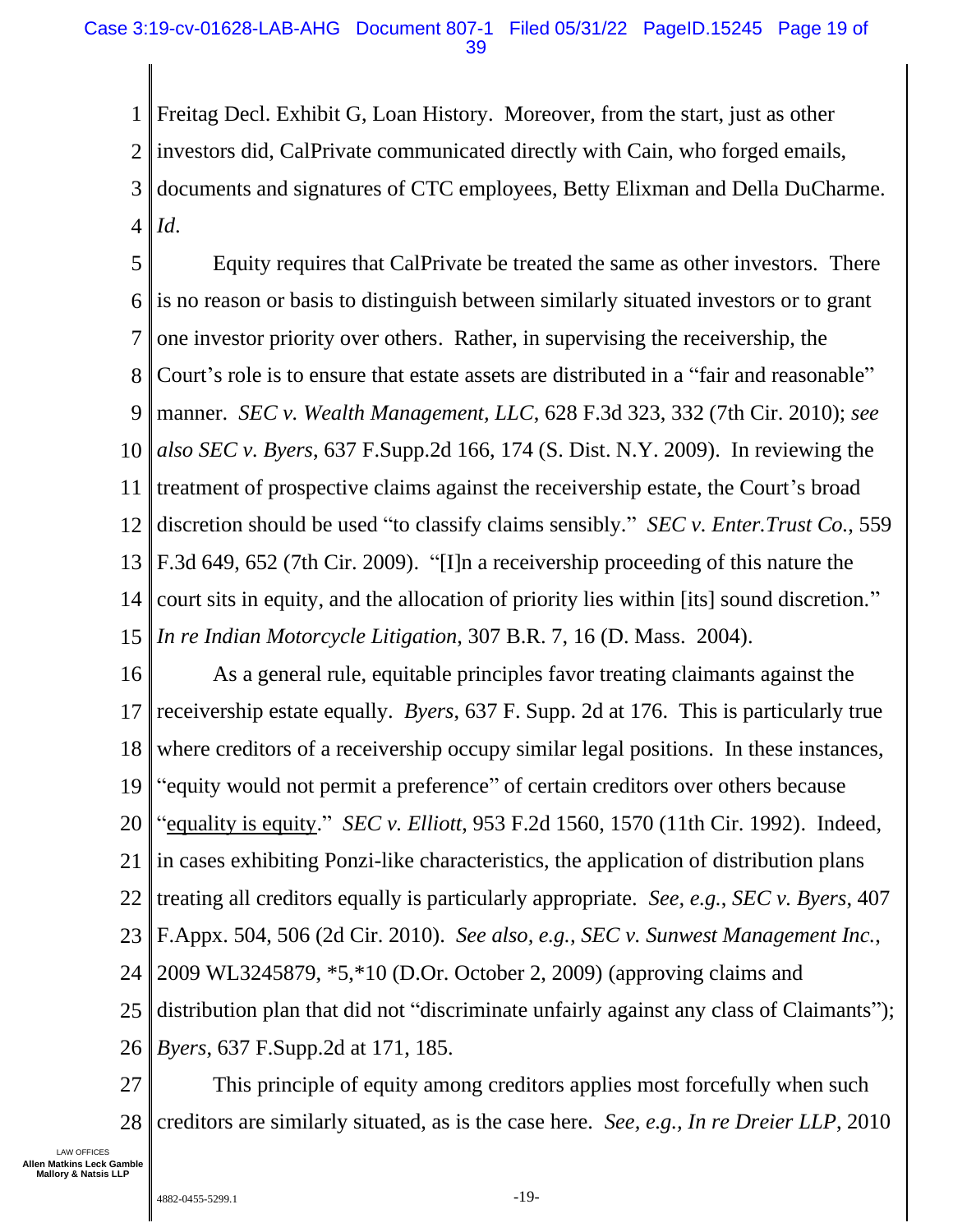1 2 3 4 5 6 7 WL3835179 (S.D.N.Y. September 10, 2010). CalPrivate was victimized by the same perpetrators who defrauded other so-called lenders and investors in a substantially similar manner. CalPrivate's money ended up being including in the same Escrow accounting (commingled with other funds in the CNB Account), transferred to Cain by CTC, and used by Cain without regard to the Loan or any other agreements with CalPrivate. As such, the Court should hold that CalPrivate is not entitled to priority and should be treated on equal footing with other investors.

8

CalPrivate Does Not Have a Security Interest in Any Receivership Proceeds.

9 10 11 12 Even if the Court determined that CalPrivate's fraudulent loan documents are enforceable, it is still only entitled to an unsecured claim in the amount of \$9,520,080.13. CalPrivate does not have a perfected security interest in any of the proceeds recovered by the Receiver through her work in this receivership.

13 14 15 16 17 18 19 20 21 The Receiver and assets held by the Receiver are distinct from the prereceivership entities that had rights to or owned assets. While it is true that, by virtue of her appointment, the Receiver succeeded as the legal representative of the Receivership Entities, and stands in their shoes, (*see, e.g., United States v. Plache*, 913 F.2d 1375, 1381 (9th Cir. 1990); *FDIC v. O'Melveny & Myers*, 61 F.3d 17, 19 (9th Cir. 1995)), until the Receiver's appointment, the Receivership Entities "were no more [than] . . . . evil zombies." *Scholes v. Lehman*, 56 F.3d 750, 754 (7th Cir. 1995). "Freed from this spell" by appointment of the Receiver, the Receivership Entities are characteristically distinct from their pre-receivership forms. *Id*.

22 23 24 25 26 27 Courts have consistently held that a federal equity receiver acts as an officer of the court who controls the receivership entities' property under the authority of an equity receivership. *SEC v. American Capital Investments*, 98 F.3d 1133, 1143 (9th Cir. 1996); *In re San Vicente Medical Partners, Ltd*., 962 F.2d 1402, 1408 (9th Cir. 1992). In *San Vicente*, a limited partner claimed that the receiver could not recover expenses from limited partner assets because the receiver was merely standing in the

28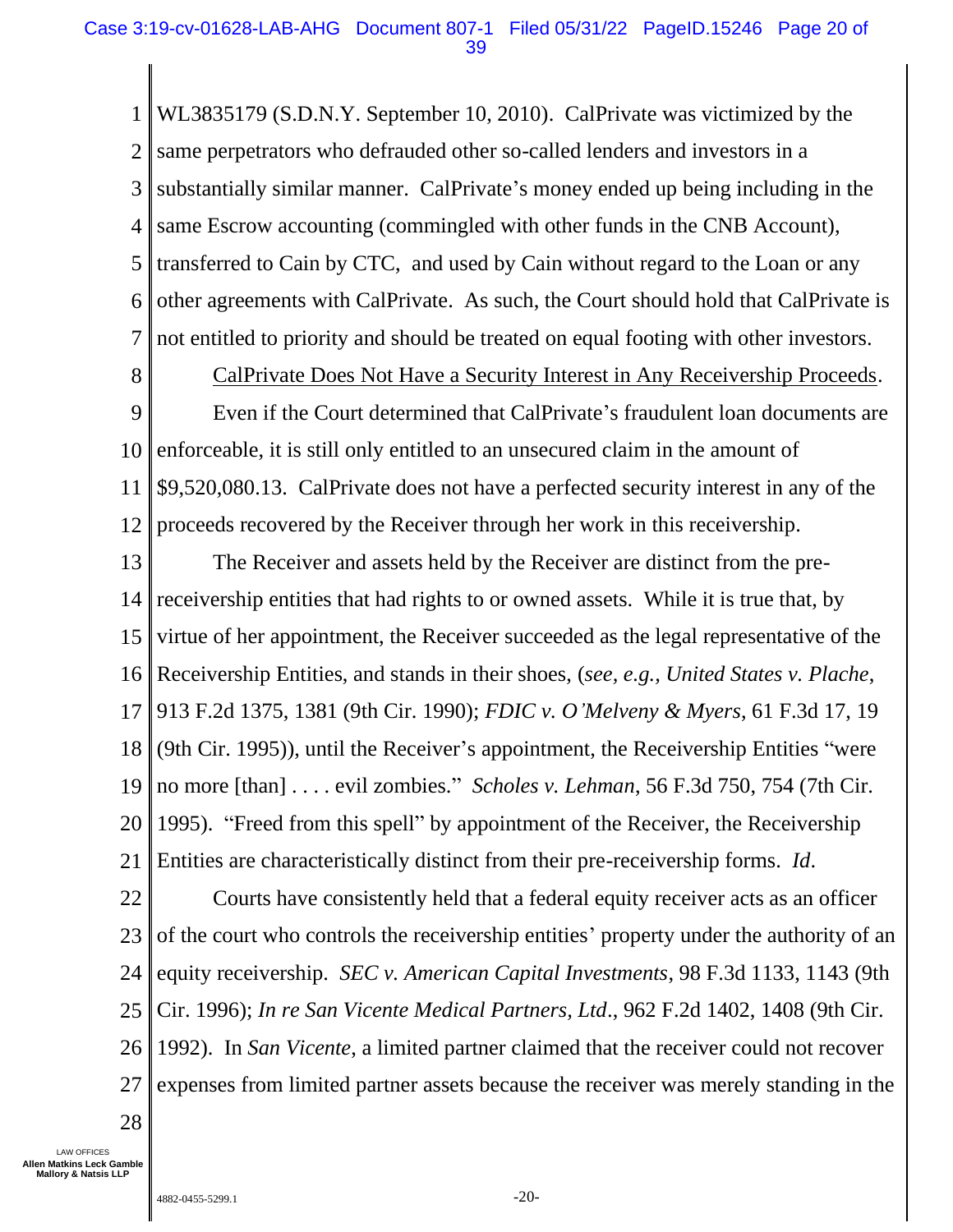1 2 3 4 5 6 7 8 9 10 11 12 13 14 15 16 17 18 19 20 21 22 23 24 25 26 27 28 shoes of the general partner in receivership, and therefore must adhere to controlling state law. *Id*. at 1408. The district court disagreed, finding that "This analysis fails because Orr was the receiver for San Vicente's property, not the general partner of San Vicente. This distinction is crucial to our analysis. If Orr were receiver for only APC and its property, section 959(b) might require Orr to assume APCs exact role and legal relationship in the limited partnership. However, Orr was appointed receiver not only for APC and its property, but for all property controlled by APC (i.e., San Vicente's property). Here, as in *San Vicente* and other similar cases, the Receiver holds all proceeds recovered from any source in her capacity as court-appointed equity receiver, and not simply standing in place of Cain, ANI, or any other prereceivership entity. The proceeds held by the Receiver that are at issue were primarily derived from two sources: the \$11 million turned over to the Receiver at the outset of the receivership by CTC that was held in the CNB Account, and proceeds of sales of real and personal property by the Receiver (the "Sale Proceeds"). CalPrivate Does Not Have a Security Interest in the CNB Account or the Escrow. CalPrivate asserts a security interest in the approximately \$11 million transferred to the Receiver from the CNB Account pursuant to the Court's orders on September 3, 2019 and November 22, 2019. Dkt. 6, 127. CalPrivate's sole support are loan documents reflecting the Loan made to the License Fund, which was guaranteed by Cain, ANI, and others, along with a UCC-1 reflecting a security interest in the assets of ANI. CalPrivate has no documents showing a perfected security interest in the CNB Account (and thus the \$11 million therein as of September 3, 2019). Instead, CalPrivate claims, without support, that its UCC-1 created a security interest in the \$11 million because it came from an ANI account. The CNB Account in which the \$11 million resided and from which the \$11 million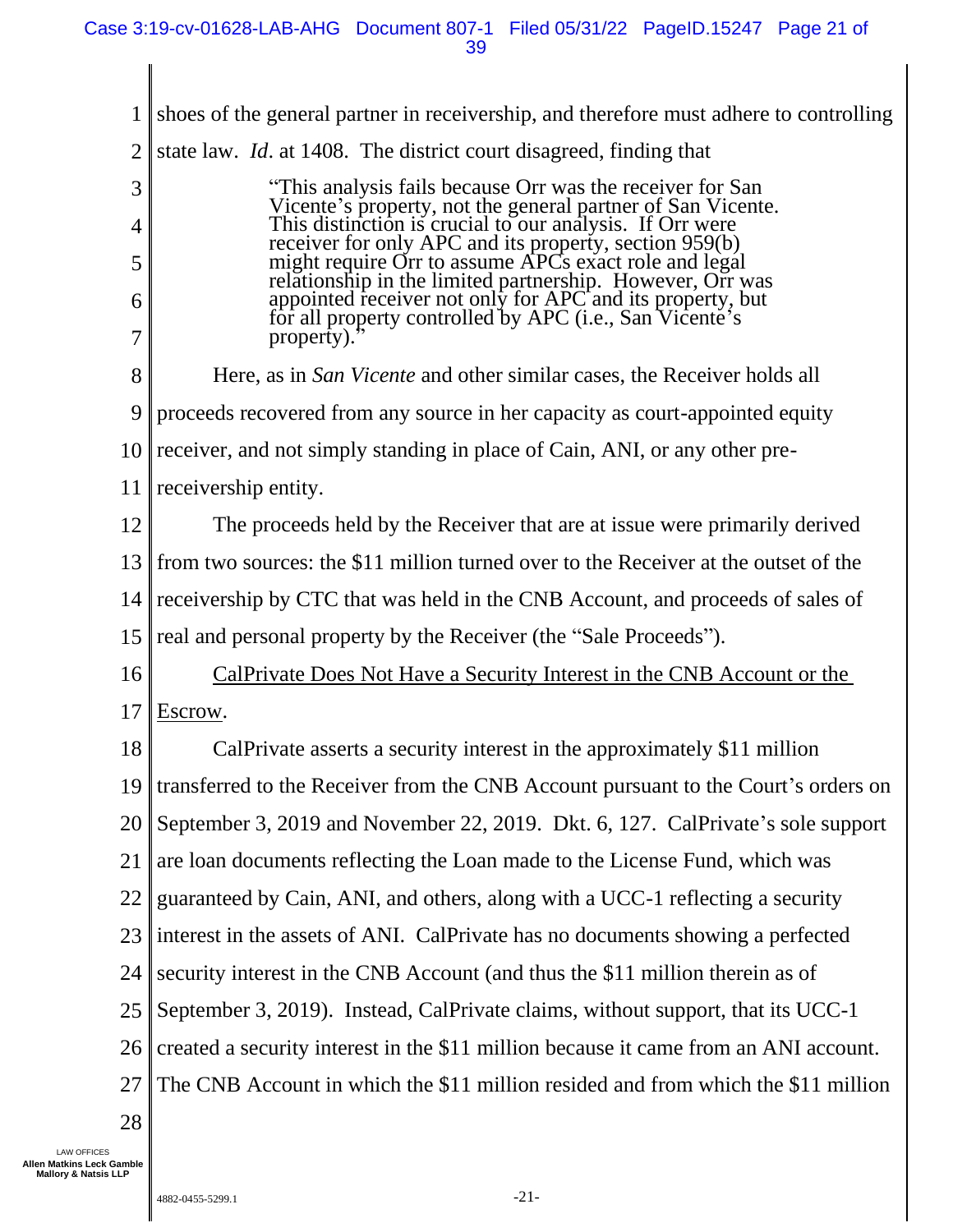1 2 was wired to the Receiver, however, was not ANI's account (it was CTC's) and CalPrivate had no security interest in CTC's assets.

3 4 5 6 7 8 The Escrow, however one defines it, was entirely fictional, as were the subaccounts for the fictional liquor license applicants. CalPrivate has already acknowledged that the so-called Escrow was nothing more than a fiction in furtherance of the Scheme. *See* Freitag Decl., Exhibit H, CalPrivate First Amended Complaint, p. 29, ¶ 120 ("The Holding Funds Account was not, in fact, an escrow  $account. . . .".$ 

9 10 11 12 13 14 15 16 17 18 19 Moreover, CTC is not a bank, nor a depository institution of any kind. At the Receiver's appointment, the money at issue here was on deposit in the CNB Account in the name of Chicago Title Company containing the commingled funds from thousands of other escrows CTC was processing at the time. The only means by which a secured creditor can obtain a perfected security interest in a deposit account or the funds contained therein is through possession or a control agreement ("DACA") under California Commercial Code sections 9312(b)(1) and 9314(b) ("a security interest in deposit accounts . . . . is perfected by control under sections 7106, 9104, 9105 or 9107 when the party obtains control and remains perfected by control only while the secured party retains control."). *See Full Throttle Films, Inc. v. National Mobile Television, Inc.*, 180 Cal App. 4th 1438, 1442 (2009).

20 21 22 23 24 25 CalPrivate did not obtain a DACA from either CTC or City National Bank. As such, CalPrivate did not have a perfected security interest in the CTC bank account which held the \$11 million at the time of the Receiver's appointment. It is also important to note that the Escrow was at the heart of Cain's Scheme and as previously mentioned, CalPrivate has already acknowledged that the so-called Escrow was nothing more than a fiction in furtherance of the Scheme.

26 CalPrivate Does Not Have a Security Interest In Any Sale Proceeds.

27 28 CalPrivate's claimed security interest in the Sale Proceeds fails because none of the real or personal property sold by the Receiver was owned by ANI. The real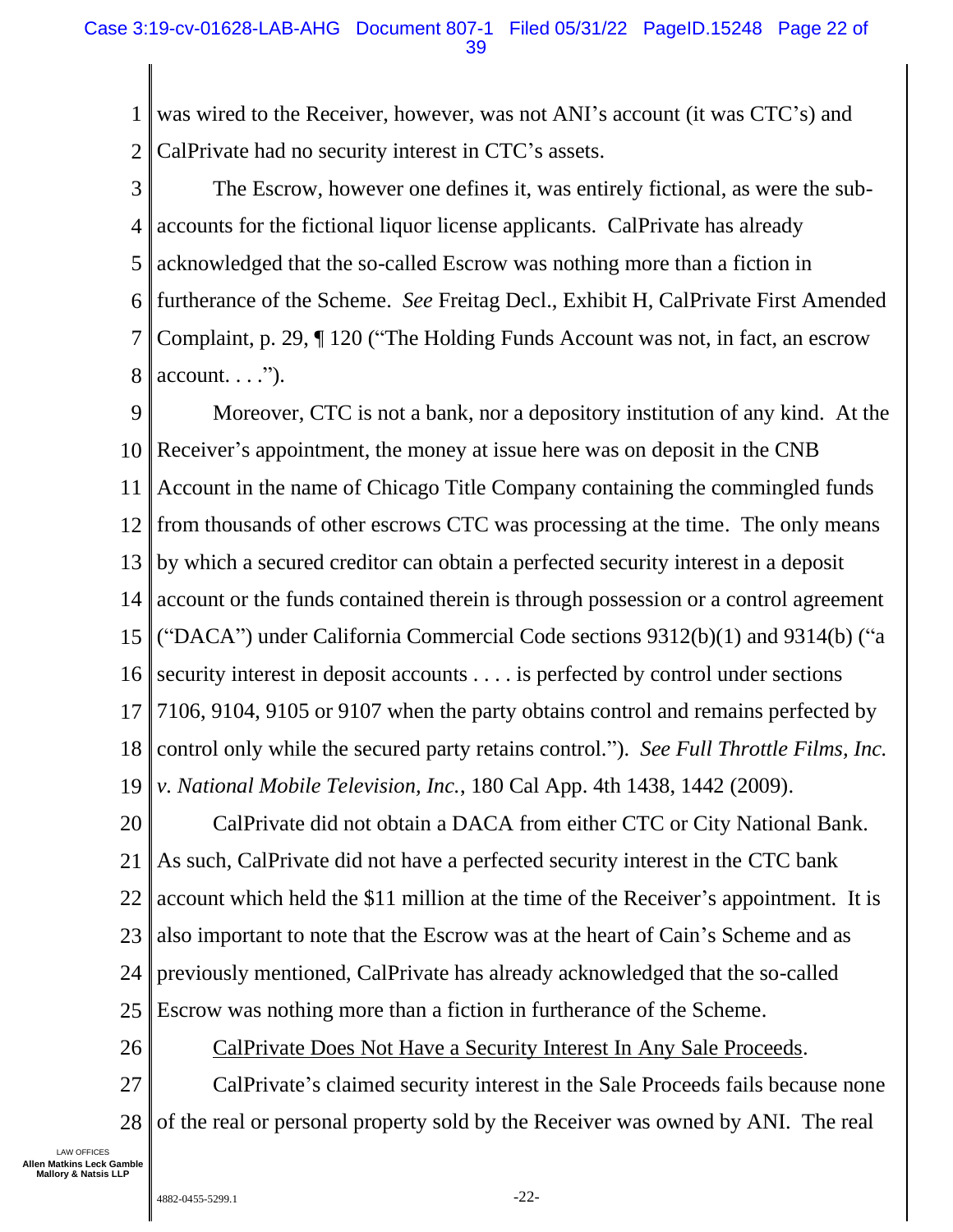1 2 3 4 5 6 7 and personal property sold by the Receiver was owned by a variety of limited partnerships, LLCs and trusts that held particular assets.<sup>11</sup> At the time the Receiver was appointed, ANI did not own any real or personal property (aside from its ability to obtain funds from CTC that were accounted for as part of the Escrow and held in the CNB Account). As such, at no time during the receivership did the Receiver receive proceeds that were even arguably subject to the security interest claimed by CalPrivate in ANI's personal property.

8 9 10 11 12 13 CalPrivate was an investor in the Scheme, similarly situated with all other investors. CalPrivate has no legitimate argument to distinguish itself and put itself ahead of other investors, establish a valid lien, or tie its claimed lien to any funds held by the Receiver. Accordingly, the Receiver recommends that CalPrivate have an allowed Investor Claimant MIMO Net Loss claim in the amount of \$9,520,080.13.

<span id="page-22-0"></span>14

15

### **B. Disputes Regarding the Use of MIMO or the Rising Tide Distribution Method**

16 17 18 19 20 21 22 Seven (7) Investor Claimants [Unique Identifiers 62, 199, 237, 247, 381, 384 and 385] have disputed the MIMO method for calculating claims and/or the Rising Tide distribution method.<sup>12</sup> In each case, these Investor Claimants seek exceptions or special treatment based upon the timing of their investments or their reinvestment of payouts (e.g., received payout and then reinvested those dollars), the recovery rate calculation (e.g., pre-receivership payments received from the Scheme should not be included in Prior Recovery Rate, only post-receivership settlement

23

allowed (at least not at this stage of the claims process).

<sup>24</sup> 25 26 27 28 <sup>11</sup> CalPrivate points to several lien claimants that were paid out of the closing of the sales. These were vendors who provided pre- and post-petition services, were not victims of the Scheme, and/or their liens were also tied to the assets of specific entities that were sold. None of these entities was owned by ANI. <sup>12</sup> Another approximately 30 Investor Claimants also stated that they were reserving their rights to claim additional amounts such as interest, lost profits, etc. These are not counted as disputes, however, because the Claims Motion Order already established that MIMO will be used to calculate investor claims, and that claims for interest, penalties, lost profits or other amounts would not be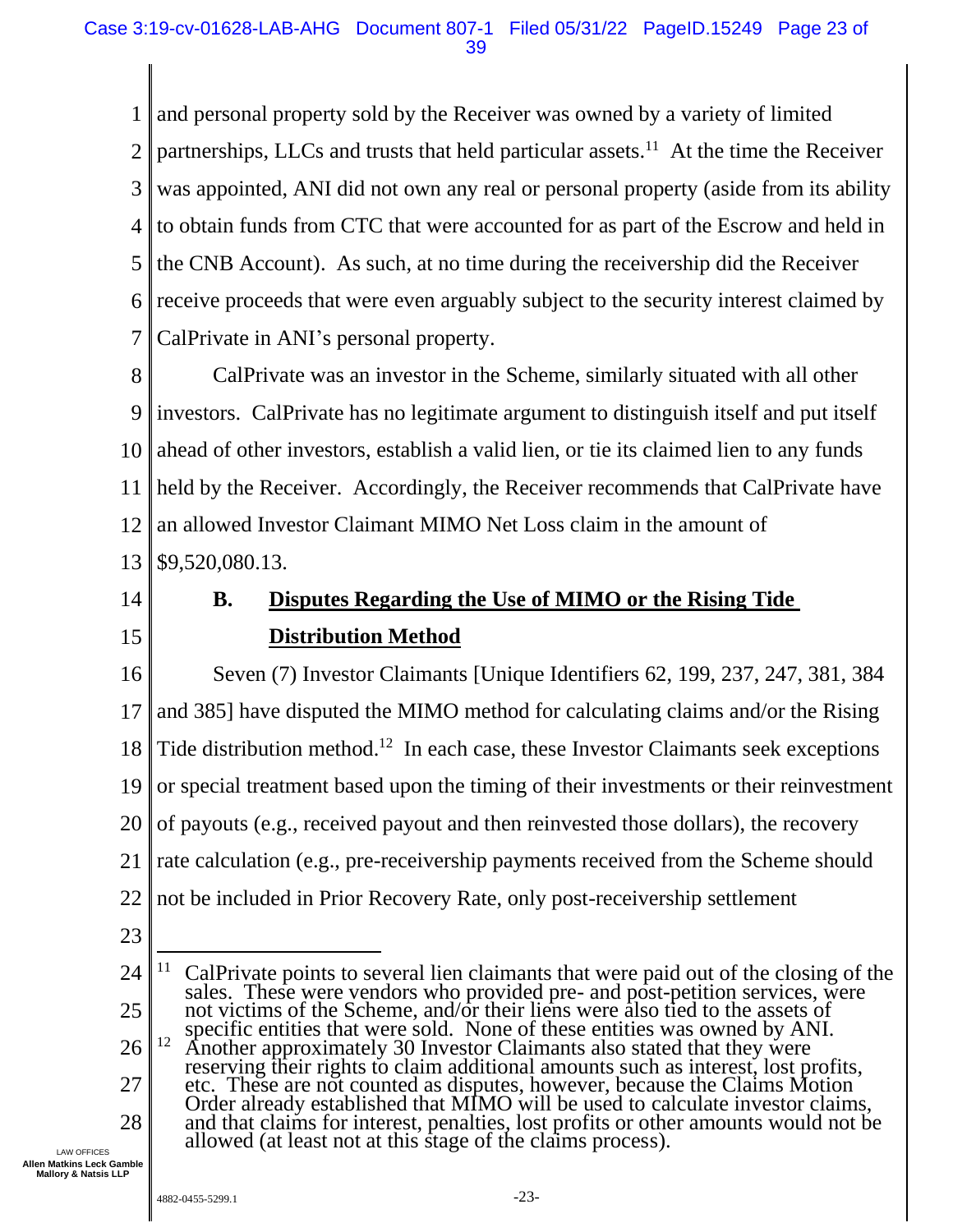1 2 3 4 5 6 7 8 9 10 11 payments), or similar arguments. Freitag Decl. ¶ 26. All of these assertions are contrary to the use of the MIMO and Rising Tide methods. Furthermore, claim calculations should not be adjusted based on Investor Claimants' intent or other subjective factors. One of the primary benefits of the MIMO formula is that it is simple and efficient, and the Court is not required to make time-consuming, factspecific judgments regarding intent, whether one similarly situated investor is more deserving than another, or other subjective factors relating to transactions that occurred many years ago. Accordingly, the Receiver recommends these Investor Claims be allowed as calculated by the Receiver, according to the approved MIMO formula. As noted above, these disputes are included on Exhibit D to the Freitag Decl.

<span id="page-23-0"></span>12

#### **C. Investor Claims Recommended to be Disallowed**

<span id="page-23-1"></span>13 14 15 16 17 18 19 20 21 22 23 24 25 26 27 28 The Receiver recommends that 12 of the 308 possible investor claims be disallowed. Exhibit I to the Freitag Decl. reflects the claims the Receiver is recommending be disallowed. For four (4) of these claims [Unique Identifiers 77, 158, 241, and 403], the investor either advised the Receiver they did not intend to file a claim or failed to file a claim despite repeated attempts to contact said investor. Five (5) of these claims [Unique Identifiers 25, 74, 184, 284, and 433] should be disallowed due to fact that the claims process confirmed or third-party settlement payment(s) the Investor Claimants received resulted in a Prior Recovery Rate of 100% or greater. Additionally, three (3) claims [Unique Identifiers 21, 345, and 362] should be disallowed due to aggregation of affiliated investments with the same beneficial owners; in these situations, the aggregate of investments resulted in the net loss being more than offset by the net profit. Because the total recovery in the Scheme is not expected to exceed 100%, the Receiver recommends these claims be disallowed; if the recovery of funds changes such that it will exceed 100%, the Receiver would revisit this matter and seek further relief from the Court. Freitag Decl. ¶ 27.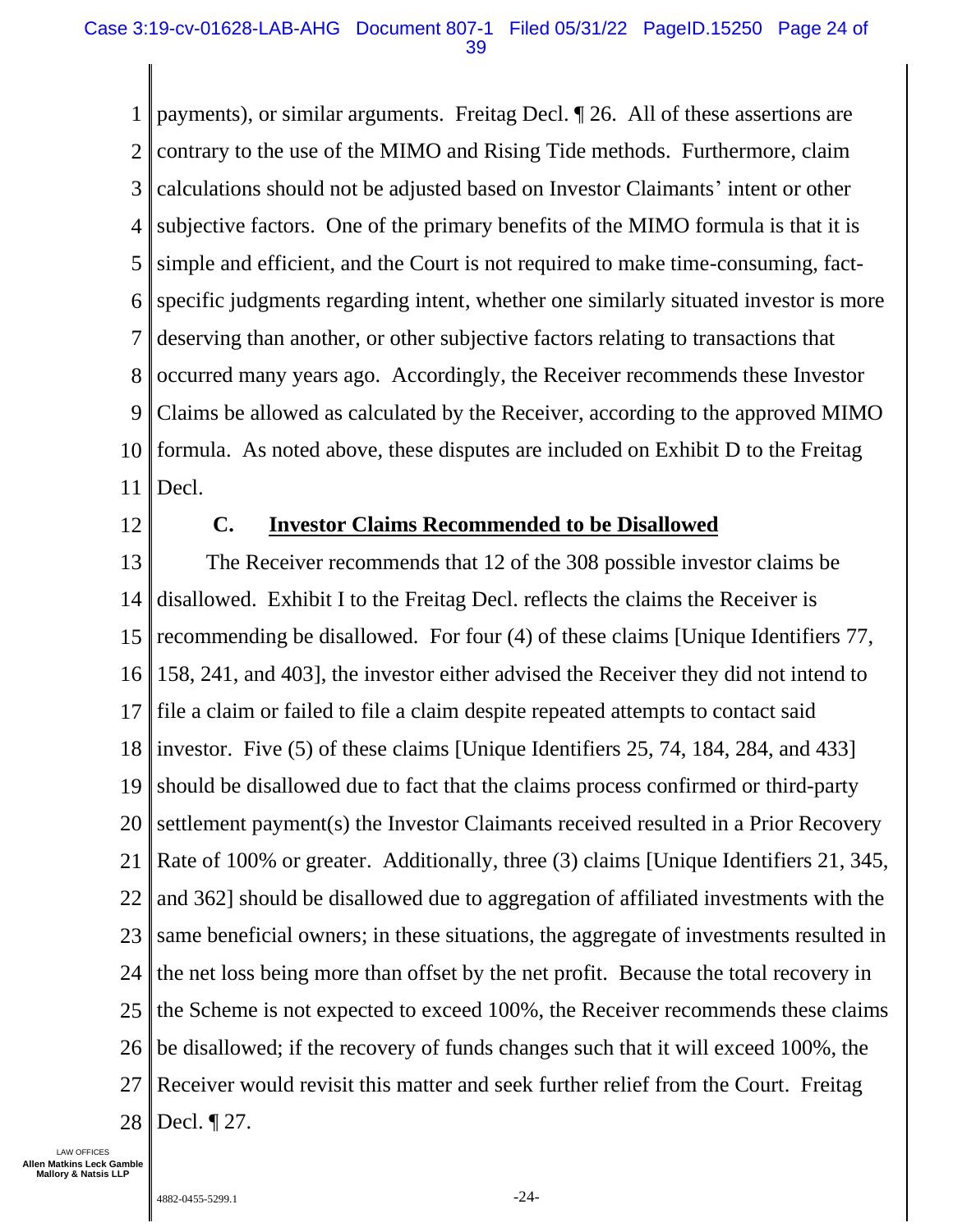<span id="page-24-0"></span>1

#### **D. Aggregator/Feeder Fund Claims Should be Disallowed**

2 3 4 5 6 7 8 9 10 11 12 13 14 15 16 The Receiver received two claims from Kim Peterson-related aggregator/feeder fund entities – Kim Funding, LLC and ABC Funding Strategies, LLC ("**Peterson Funding Entities**" $)^{13}$  – for the combined amount of approximately \$128 million. Freitag Decl. Exhibits J and K. Kim Peterson ("**Peterson**") and Cain were business partners in the Scheme, and, through the Peterson Funding Entities, Peterson brought into the Scheme in the aggregate approximately \$258 million and received substantial profits in the process. In September 2021, the Receiver filed a Clawback action against Kim Peterson and his related entities, including the Peterson Funding Entities and other entities ("**Peterson Parties**"), seeking to recover approximately \$12.7 million in profits they received in connection with the Scheme. Case No. 21 cv-01620-LAB-AHG. On April 6, 2021, the Court granted the Receiver authority to expand her complaint to include additional claims against the Peterson Parties. On May 18, 2022, the Receiver filed her First Amended Complaint for Fraudulent Transfer, Breach of Fiduciary Duty, Fraud, Aiding and Abetting Breach of Fiduciary Duty, Aiding and Abetting Fraud, and Civil Conspiracy. Freitag Decl. ¶ 28.

17 18 19 20 21 22 23 24 25 The Receiver does not believe Kim Peterson or the Peterson Funding Entities have a viable defense to the receivership estate's Clawback claim, considering that the forensic accounting shows without question that they received \$12.7 million in profits. The Receiver also believes the evidence supporting the receivership estate's tort claims for additional damages is also very strong. Even if the Peterson Funding Entities were to somehow successfully defend the receivership estate's claims, considering the large profits they received at the expense of Investor Claimants, it would offend all notions of equity for them to take funds from the receivership estate that would otherwise be distributed to Investor Claimants and other holders of

26

<sup>27</sup> 28  $13$  The Receiver has not included these entities as part of the 308 unique losing investors or 405 unique investors because the two entities' clients were considered Investor Claimants (some of whom may have been pre-receivership Net Winners).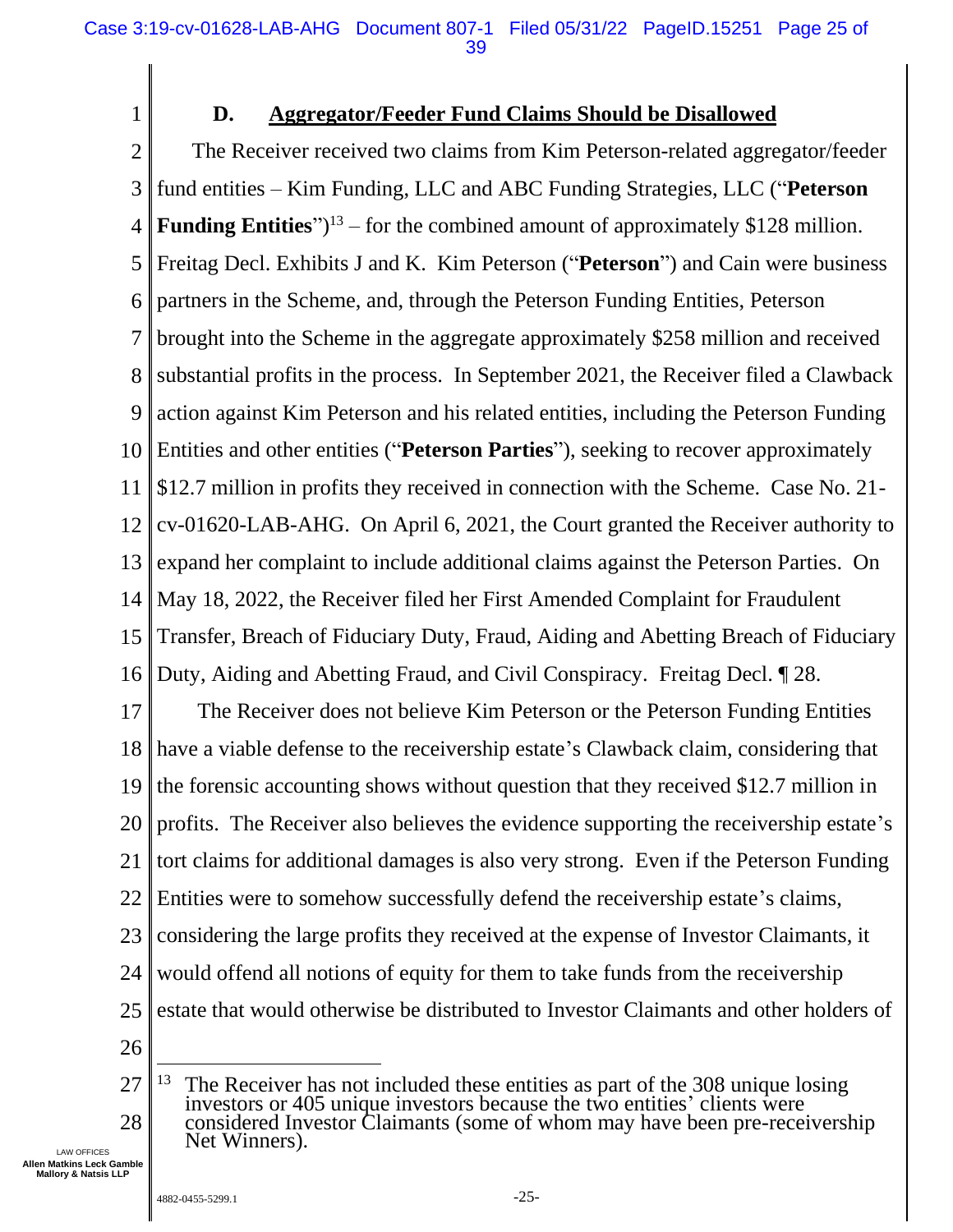1 2 3 4 5 6 7 Allowed Claims. Furthermore, the claims of the underlying Investor Claimants whose investments flowed through the Peterson Funding Entities and who suffered MIMO net losses from the Scheme are recommended herein as Allowed Claims. The claims of the Peterson Funding Entities assert the same losses, and therefore simply duplicate the claims of the underlying Investor Claimants. Accordingly, the Receiver recommends that the claims of the Peterson Funding Entities be disallowed.

<span id="page-25-0"></span>8

#### **E. CTC Claims Should be Disallowed**

9 10 11 12 13 14 15 If the Global Settlement, including the Bar Order, is approved, CTC's claims against the receivership estate will be released, CTC will have the Participation Right provided in the Global Settlement and described in the Settlement Approval Motion (Dkt. 795), and the following discussion will be moot. If the Global Settlement agreement is not approved, however, CTC has requested and been granted relief from the litigation stay to assert crossclaims for indemnity against the receivership estate in the State Court Actions. Dkt. 758.

16 17 18 19 20 21 22 23 24 25 26 The assets of the receivership estate are subject to this Court's exclusive jurisdiction. All claims to share in distributions of receivership assets must be allowed or disallowed by this Court. Likewise, distributions of receivership estate assets to holders of Allowed Claims can only be made with approval from this Court. Therefore, this Court must decide (a) whether CTC has a valid claim against the receivership estate, (b) if so, what priority the claim will have vis-à-vis other Allowed Claims, and (c) what right, if any, CTC will have to share in distributions from the receivership estate. It would make no sense to have these issues decided in the State Court, which has no jurisdiction over the assets of the receivership estate and has no ability to weigh the numerous claims against the receivership estate to determine which claims should be allowed or entitled to priority.

27 28 The Receiver hopes the Court will not need to decide this issue because the Global Settlement, including the Bar Order, will be approved. However, if the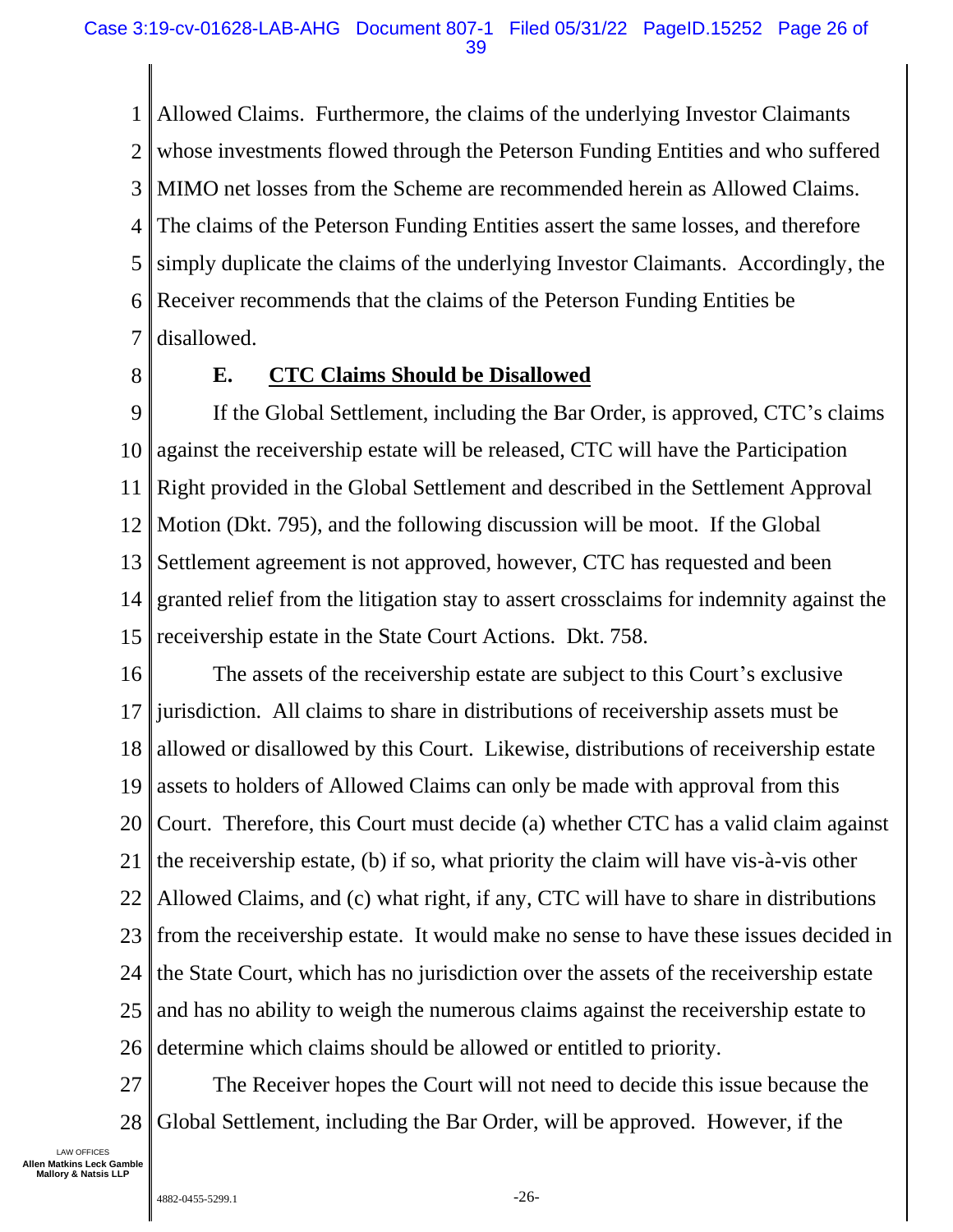1 2 3 4 5 6 7 8 9 10 11 12 13 14 15 16 Global Settlement is not approved, it would be completely inequitable to allow CTC to take funds from the receivership estate that would otherwise be distributed to Investor Claimants and other holders of Allowed Claims. The evidence in support of the fraud, aiding and abetting, breach of fiduciary duty and other claims against CTC is extremely strong, which is why CTC has already reportedly paid nearly \$164 million in settlements to Investor Claimants (and is prepared to pay another \$24 million if the Global Settlement is approved). Even if the Court were to determine that CTC did not act with intent, its actions, at the very least, were grossly negligent and caused tremendous harm to the receivership estate and the Investor Claimants. It is clear the Scheme could not have operated without CTC's participation – in fact, the reason Investor Claimants felt comfortable investing in the purported loan program was that they believed their investment funds would be safely held by CTC based on the fact that CTC is a very large, well-recognized title and escrow company. Accordingly, the Receiver recommends that, if the Global Settlement is not approved, the claims of CTC against the receivership estate be disallowed.

<span id="page-26-0"></span>17

#### **F. Recommendations Regarding Trade and Tax Claims**

18 19 20 21 Attached as Exhibit L to the Freitag Decl. is a table reflecting all Trade and Tax Creditor Claims submitted, and the Receiver's recommended treatment thereof. Freitag Decl. ¶ 29. The following table summarizes the Trade Creditor and Tax Creditor claims process results:

| 22<br>23<br>24 |                             | <b>Trade Creditor</b><br><b>Notices Sent</b> | <b>Trade &amp; Tax</b><br><b>Creditor Claims</b><br><b>Received</b> | <b>Trade Creditor</b><br><b>Claims</b><br><b>Recommended as</b><br><b>Allowed</b> | <b>Trade Creditor</b><br><b>Claims</b><br><b>Recommended as</b><br><b>Disallowed/Reduced</b> |  |
|----------------|-----------------------------|----------------------------------------------|---------------------------------------------------------------------|-----------------------------------------------------------------------------------|----------------------------------------------------------------------------------------------|--|
|                |                             | 919 <sup>14</sup>                            |                                                                     | 66                                                                                |                                                                                              |  |
| 25             |                             |                                              |                                                                     |                                                                                   |                                                                                              |  |
| 26             | <b>FIRE</b><br>$\mathbf{r}$ |                                              |                                                                     |                                                                                   |                                                                                              |  |

27 28 <sup>14</sup> The Receiver sent claim packets to 919 individual trade creditors which includes 417 former employees, of which no claims were expected, and 502 vendors. The Receiver noticed all active employees as of takeover, any employee that received a paycheck during the receivership period and any employee that we identified as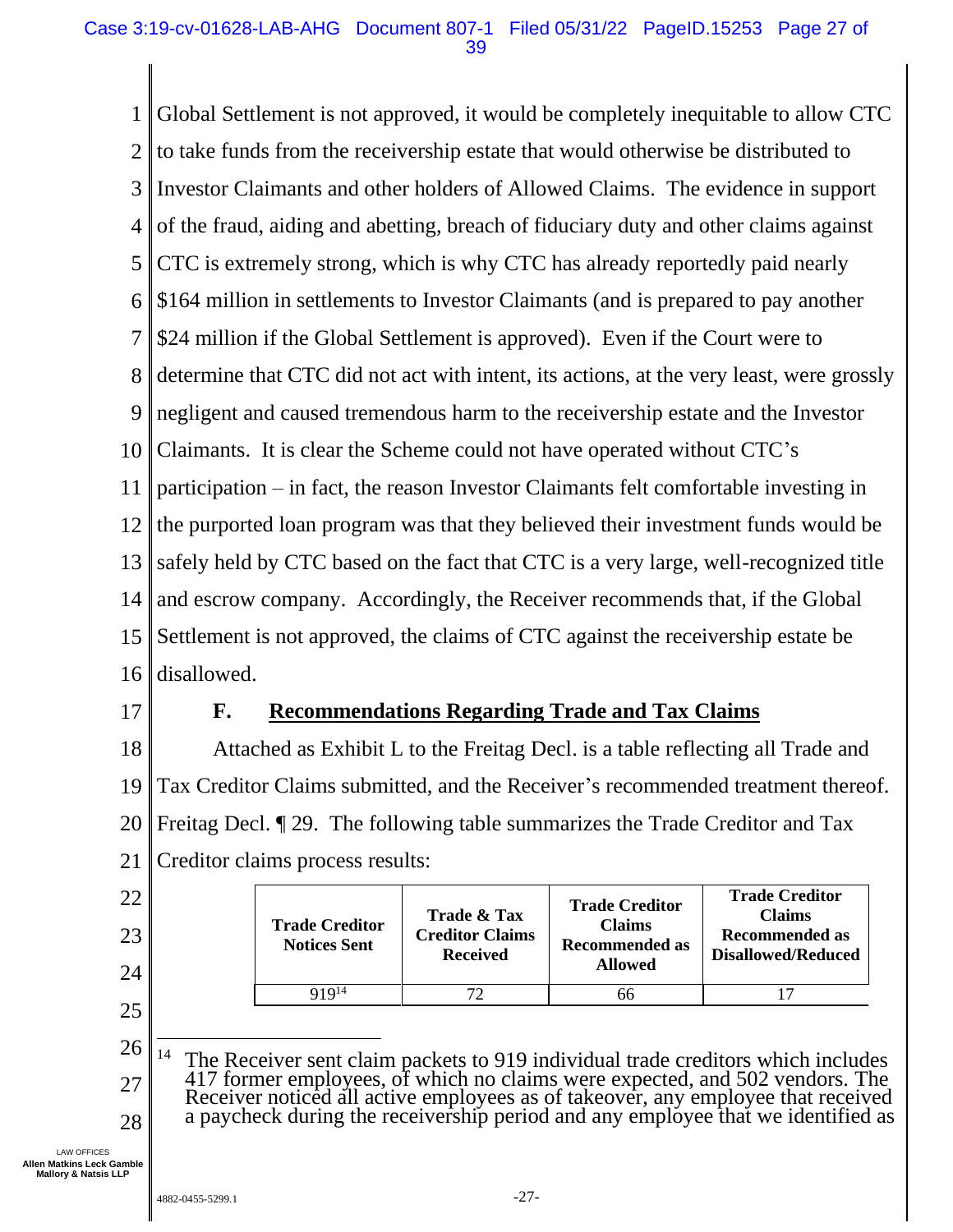2 3 4 The following reflects the Receiver's analysis of the 17 Trade Creditor and Tax Creditor claim amounts<sup>15</sup> she disputes and her analysis with regard to such claims.

| 5  | Three (3) Trade Creditor claims being disputed are for fees, expenses    |
|----|--------------------------------------------------------------------------|
| 6  | or taxes already paid. One was paid through escrow of one of the         |
| 7  | receivership properties. One reflected a duplicate invoice submitted     |
| 8  | and the other was for taxes already paid. These Trade Creditors have     |
| 9  | been notified of the adjustment to their allowed claims. Freitag         |
| 10 | Decl. $\P$ 30.                                                           |
| 11 | Three (3) Trade and Tax Creditor claims being disputed are for interest. |
| 12 | The Proof of Claim Form clearly stated an allowed claim shall not        |
| 13 | include claims for interest, late fees, contract or other damages, legal |
| 14 | fees, contingent or unliquidated damages. Freitag Decl. 1 31.            |
| 15 | Three (3) Trade Creditor claim amounts are being disputed because the    |
| 16 | service, fees and/or contract were not authorized by the Receiver.       |
| 17 | These Trade Creditors have been notified of the adjustment to their      |
| 18 | allowed claims. Freitag Decl. $\P$ 32.                                   |
| 19 | Three (3) Tax Creditor claims are being disputed. Subsequent to          |
|    |                                                                          |

21

20

1

22

23

24

25

26

27

having an uncashed paycheck at the time of takeover. The Receiver noticed 502 vendors from 39 entities which included every vendor with a known outstanding balance at takeover and every vendor paid during the receivership period including all known lenders and landlords. The trade creditor claim package was sent via certified mail to all vendors with a known outstanding balance at the time of takeover. All vendors with an outstanding balance at takeover that did not submit a claim were noticed at least one additional time via certified mail (the Receiver also contacted at least 153 vendors via email). <sup>15</sup> The total amount of disallowed and allowed claims do not tie to the total amount of claims submitted because there are 11 claims which have amounts the

receipt of the claim, one taxing agency has confirmed no amount is

owed. Another is for property tax on a property not part of the

LAW OFFICES **Allen Matkins Leck Gamble Mallory & Natsis LLP**

Receiver is recommending to be allowed and disallowed.

<sup>28</sup>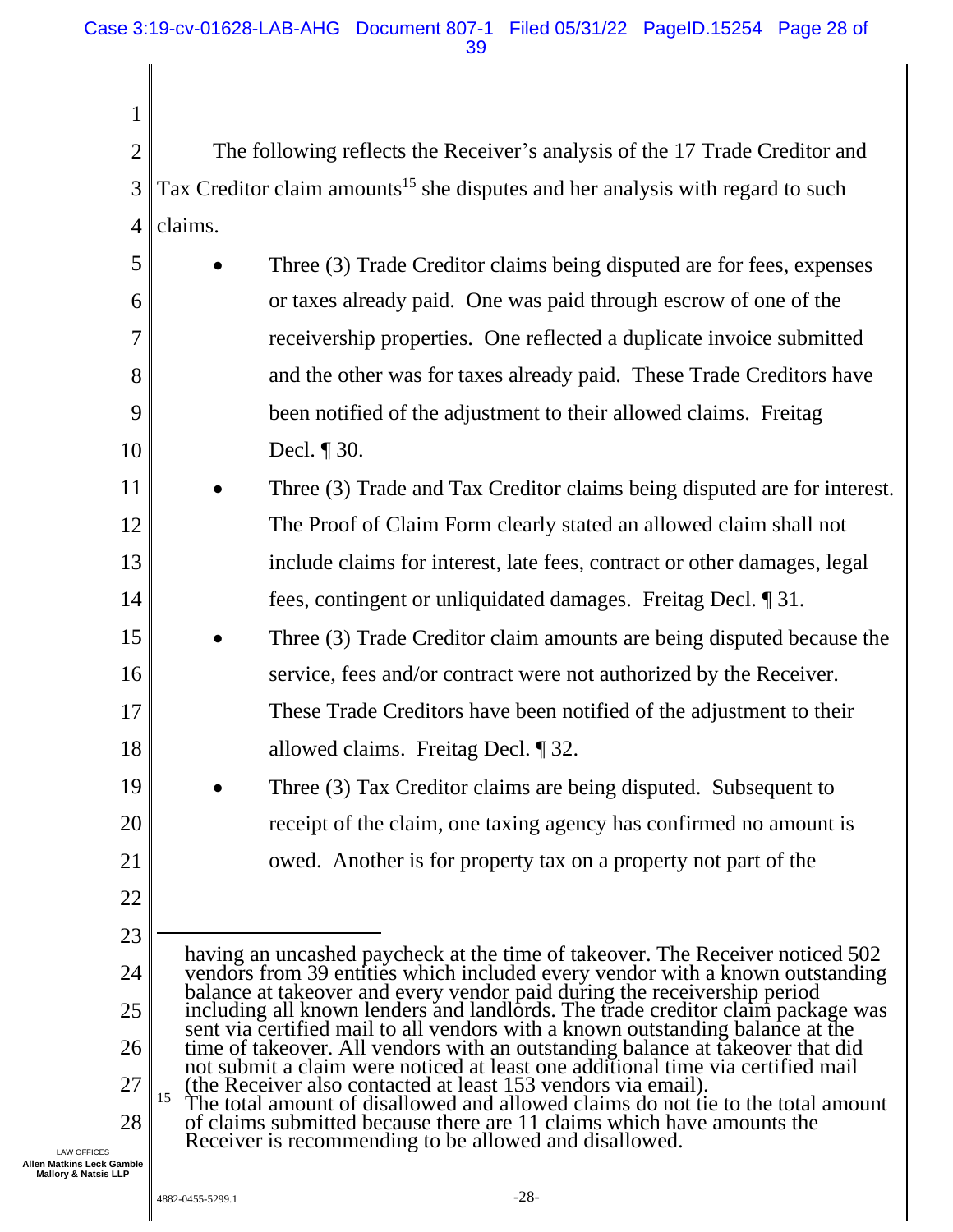receivership at the time the tax was incurred. The Receiver has filed the necessary abetment paperwork to have the tax applied to the correct owner. The third tax claim is for taxes that were previously paid. Freitag Decl. ¶ 33.

5 6 8 9 10 11 12 13 14 15 16 17 18 19 20 21 22 23 24 • A former short-term employee, Phong Luu, submitted a claim in the amount of \$3,410.63 for alleged labor code violations and associated waiting time penalties. Freitag Decl., Exhibit M. Mr. Luu worked at one of the restaurants owned by the Receivership Entities for a very short time – less than two weeks. The Receivership Entities' books and records show that Mr. Luu was paid all wages owed to him at the time of his termination. Mr. Luu has not presented any documentation in support of his claim that indicates otherwise. Therefore, the Receiver recommends that Mr. Luu's claim be disallowed. Freitag Decl. ¶ 34. • A former employee, Jennifer Graf, who was terminated after the Receiver's appointment, submitted a claim for severance pay. Freitag Decl., Exhibit N. All former employees were paid the wages owed to them at the time of their termination, as well as for their accrued and unused PTO. No employees were paid severance. Freitag Decl. ¶ 35. Because severance does not reflect an amount earned in exchange for work, but instead represents a contractual right to a specific sum at termination, severance is the type of consequential damage amount that, like claims for interest due on loans made by Investor Claimants, should be disallowed. Therefore, the Receiver recommends that Ms. Graf's claim be disallowed.

• An aggregator of investor funds, Merit Financial ("**Merit**"), which profited from the Scheme and has a Clawback action pending against it (Case No. 21-cv-01633-LAB-AHG), submitted a claim for alleged unreimbursed expenses, as well as a "contingent" claim for contractual

LAW OFFICES **Allen Matkins Leck Gamble Mallory & Natsis LLP**

25

26

27

28

1

2

3

4

7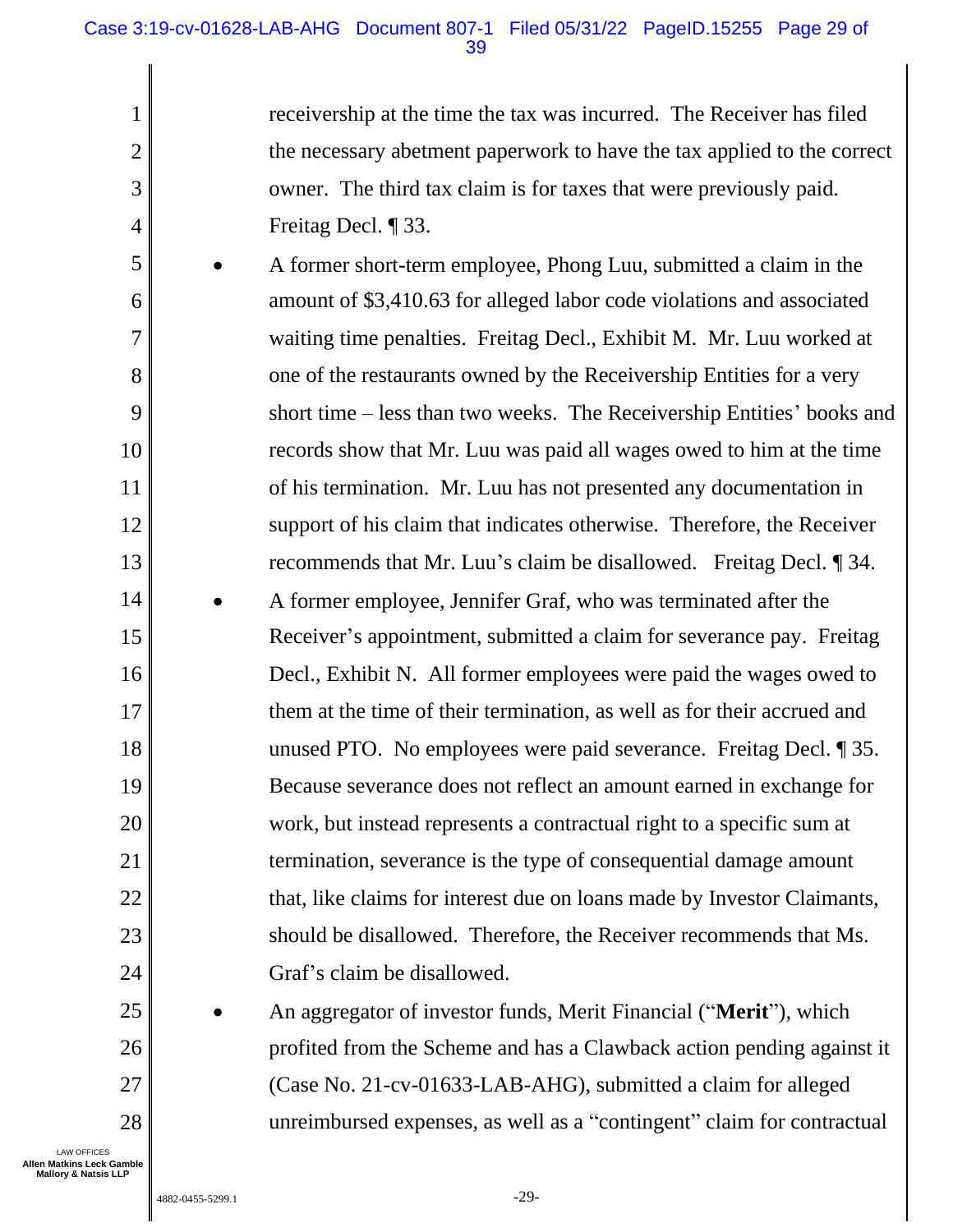indemnity. Freitag Decl. ¶ 36. Clearly, Merit, as an aggregator that promoted the Scheme to Investor Claimants and profited to the tune of approximately \$1.33 million (and which has repaid none of its profits to date), has no right to be indemnified by the receivership for its Clawback liability or for any other amounts. At most, if Merit could establish a right to recover unreimbursed expenses, such amounts might be applied as an offset to its liability in the Clawback action. The Receiver, therefore, recommends that Merit's claim (and ability to share in receivership distributions) be disallowed. Attached as Exhibit O to the Freitag Decl. is a copy of Merit's Proof of Claim Form.

12 13 14 15 16 17 18 19 20 21 22 23 24 25 26 27 28 • A contractor, Iconik Builders, Inc. ("**Iconik**"), submitted a claim for unpaid pre-receivership construction work done at properties owned by the Receivership Entities. Iconik, however, previously released all claims against the Receivership Entities and the receivership estate as part of a Release Agreement that was executed in connection with the Receiver's sale of real property on which Iconik had a mechanic's lien. Iconik was paid \$12,500 under the Release Agreement. Therefore, Iconik has released all claims and should not have an Allowed Claim. Attached as Exhibit P and Q to the Freitag Decl. are copies of Iconik's Proof of Claim Form and Release Agreement. Freitag Decl. ¶ 37. • A law firm, Noonan Lance Boyer & Banach, LLP ("**Noonan**"), submitted a claim in the amount of \$37,221.90 for pre-receivership and post-receivership fees and costs. The Receiver accepts that Noonan provided legal services to one of the Receivership Entities (Westlink Development) prior to the receivership and does not dispute the prereceivership portion of the claim. However, the Receiver did not request that Noonan perform any post-receivership legal work. Instead,

LAW OFFICES **Allen Matkins Leck Gamble Mallory & Natsis LLP**

1

2

3

4

5

6

7

8

9

10

11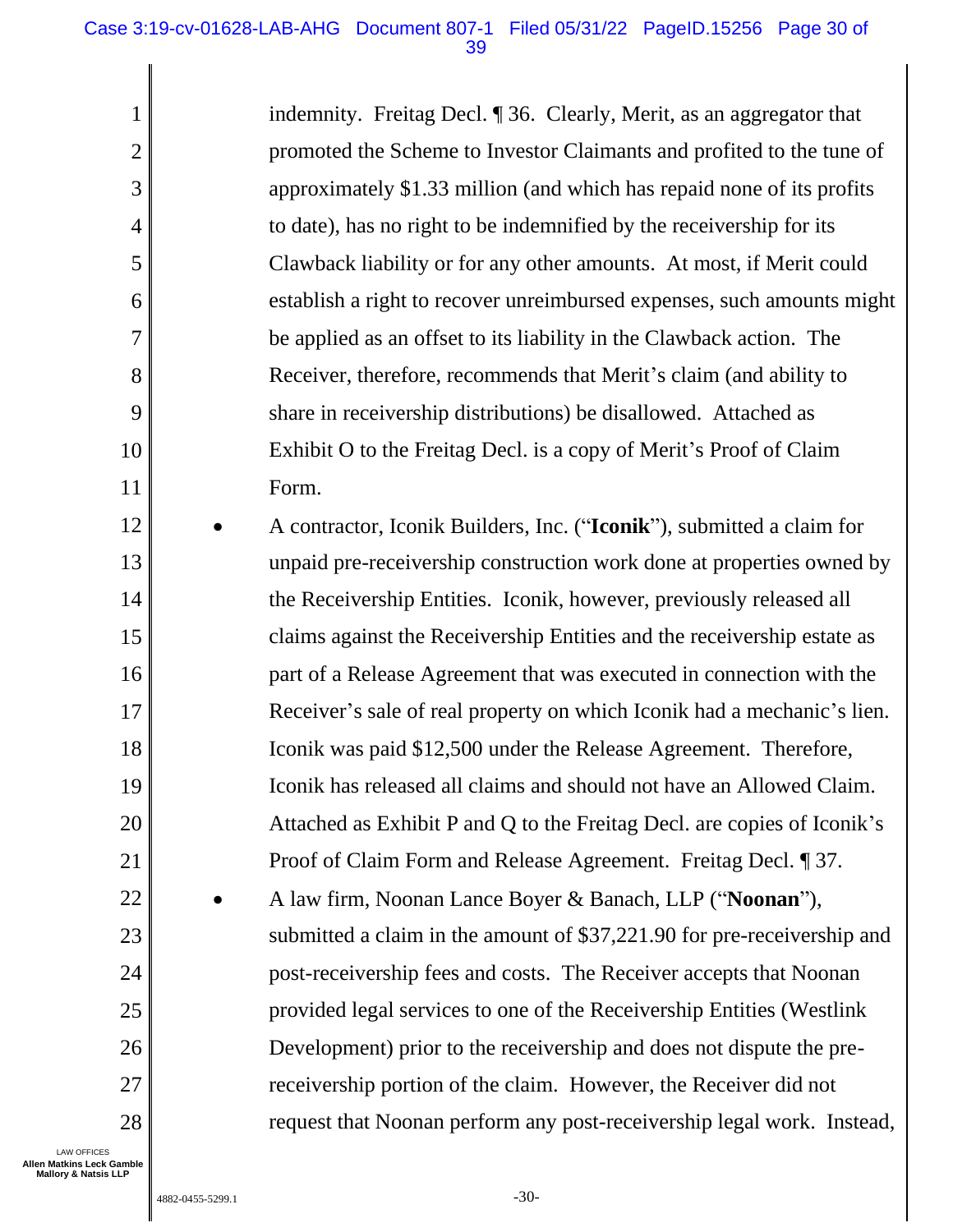the Receiver merely requested that Noonan transition their files for the matter they were handling to counsel in Florida, which counsel handled the case against SunTrust Bank from that point on. Accordingly, Noonan should have an allowed claim for pre-receivership services (\$30,863.40), but should not have a claim for post-receivership work (\$6,358.50). Attached as Exhibit R to the Freitag Decl. is a copy of Noonan's Proof of Claim Form. Freitag Decl. ¶ 38.

8 9 For these reasons, the Receiver requests that the Court disallow these 17 Trade Creditor and Tax Creditor claims, or portions thereof, as applicable.

<span id="page-30-0"></span>10

1

2

3

4

5

6

7

#### **G. Proposed Procedure for Future Adjustments to Allowed Claims**

11 12 13 14 15 16 17 18 19 20 21 22 23 The Global Settlement is pending Court approval, and if approved, Allowed Claim amounts for the Investor Claimants affected by the Global Settlement will change. The Receiver is also aware that some Investor Claimants are continuing to pursue potential recoveries from third parties on account of their losses from the Scheme. As provided in the Claims Motion and the Proof of Claim Forms that were sent to Investor Claimants, these recoveries (just like Investor Claimant settlements with CTC) reduce Investor Claimants' MIMO net losses and increase their Prior Recovery Rates. Investor Claimants are required to disclose recoveries they obtain from third parties on their losses from the Scheme to the Receiver whether they occurred prior to, during, or after the claims process. Moreover, although the Receiver does not presently foresee that any adjustments will need to be made to Allowed Claims for other reasons, it is possible that information may be learned by the Receiver in the future that warrants such adjustments. Freitag Decl. ¶ 39.

24 25 26 27 28 It would unduly delay distributions from the receivership estate for the Receiver to have to file a noticed motion to adjust Allowed Claims, including Allowed Claim amounts each time an Investor Claimant has a recovery from a thirdparty or another issue arises warranting an adjustment. Therefore, in these instances, the Receiver proposes to file a "**Notice of Allowed Claim Adjustment**"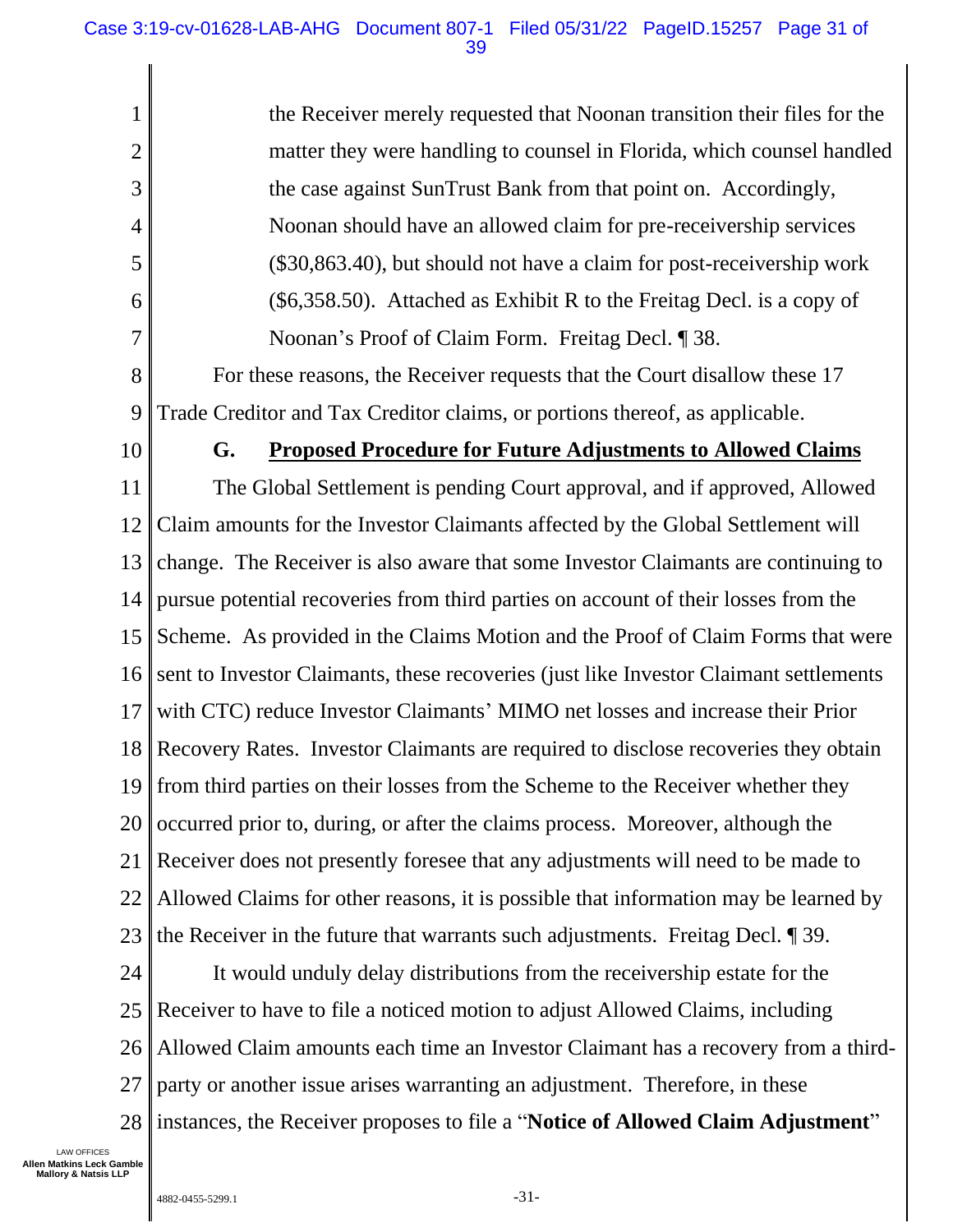1 2 3 4 5 6 7 8 9 10 11 12 13 14 with the Court, identifying the applicable Investor Claimant(s) by Unique Identifier and stating the applicable adjustment(s) to the Allowed Claim amount(s) and Prior Recovery Rate(s). The notice will also be emailed (or, if the Receiver does not have an email address for the Investor Claimant, mailed) to the applicable Investor Claimant(s). The Investor Claimant(s) must then make any objection to the adjustment known to the Receiver within 15 days and if the objection cannot be resolved during the 15-day period, must file an objection with the Court within 10 days of the expiration of the 15-day period. The Court can then determine the appropriate process to resolve the objection. If there is no objection, the proposed adjustment(s) to the applicable Allowed Claim amount(s) and Prior Recovery Rate(s) shall be automatically approved without further order of the Court. Freitag Decl. ¶ 40. **VI. PROPOSED DISTRIBUTION PLAN**  As noted above, the proposed Distribution Plan is attached as Exhibit A to the

<span id="page-31-0"></span>15 16 Freitag Decl. The sources of funds to be distributed, net of unpaid approved and anticipated Administrative Expenses, are as follows:

17 18 19 The General Receivership Funds are all funds recovered by the Receiver in the course of the receivership with the exception of the CTC Settlement Funds.

20 21 22 23 24 25 26 27 28 • The CTC Settlement Funds are those to be paid by CTC pursuant to the Global Settlement, less the amounts the Receiver will distribute to specific Plaintiff Investors and the amounts to be paid directly to the four unrepresented investors, as laid out in the Receiver's pending motion for approval of the Global Settlement. Dkt. 795. After subtracting these amounts, the remaining amount of the CTC settlement payment is \$2,051,421.40. Payment of the CTC Settlement Funds to the receivership estate is conditioned on approval of the Global Settlement and the associated Bar Order.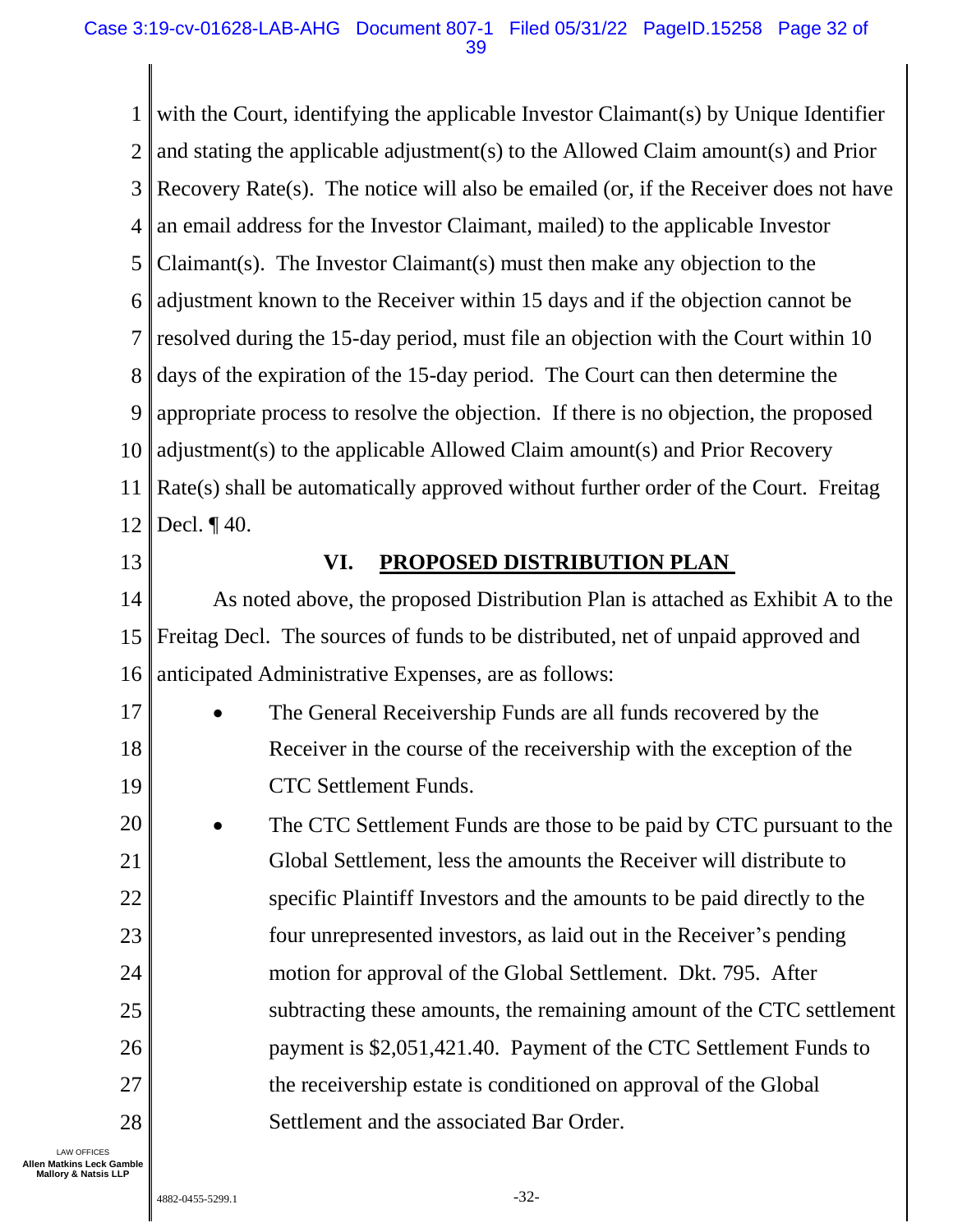1 2 3 4 5 6 7 8 9 10 The key provisions of the Distribution Plan include that (a) the General Receivership Funds will be distributed to all holders of Allowed Claims (this calculation will occur first), (b) the CTC Settlement Funds will be distributed exclusively to Investor Claimants with Allowed Claims (this calculation will occur second),<sup>16</sup> and (c) distributions will be made using the Rising Tide Distribution methodology. If the Global Settlement is approved and the Receiver's recommended treatment of claims presented herein is also approved, the Receiver estimates that holders of Allowed Claims in the aggregate, factoring in postreceivership recoveries from third-parties, will recover at least 90% and likely closer to 95% of their Allowed Claims. Freitag Decl. ¶ 41.

11 12 13 14 15 16 17 18 19 20 21 22 23 24 25 26 At this point, in light of the pending Global Settlement, as well as the unresolved claim disputes discussed herein, it is not feasible for the Receiver to determine or propose that a specific amount of General Receivership Funds be distributed. Therefore, as soon as it is feasible to propose an interim distribution, the Receiver proposes and seeks authority to determine, in her business judgment, the appropriate total amount of distributable receivership funds (along with the corresponding reserve of remaining receivership funds) and file with the Court a "**Notice of Interim Distribution**" which will include a table of the interim distributions to holders of Allowed Claims pursuant to the Distribution Plan. The Notice of Interim Distribution will also be posted on the receivership website, emailed to all those who have subscribed to receive emails from the receivership website, and mailed to Claimants for whom the Receiver does not have an email address. All holders of Allowed Claims will then have 15 days to notify the Receiver's office (via mail or email) of any objection to the calculation of their interim distribution payment. If an objection is received and the Receiver is unable

<sup>27</sup> 28 <sup>16</sup> If approved, the CTC Settlement Funds will be calculated and distributed when the final amount of available General Receivership Funds can be determined. In other words, CTC Settlement Funds will be distributed only in the Final Distribution.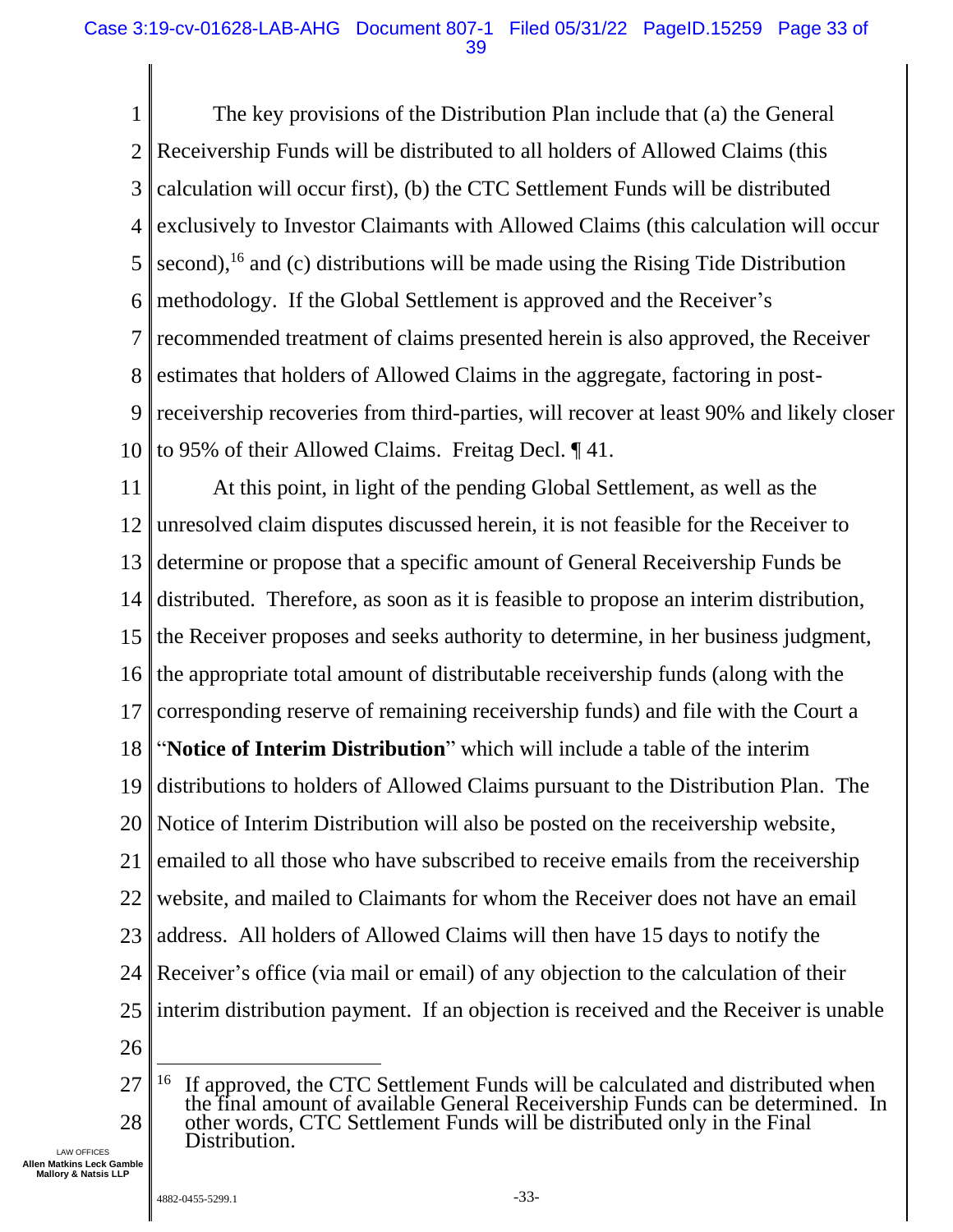1 2 3 4 5 6 to resolve the objection within the 15-day period, the objecting party will then have 10 days to file a formal objection with the Court and the Court can determine the appropriate process for resolving the objection, in which case the Receiver will proceed with making interim distribution payments to all other holders of Allowed Claims and hold in reserve the distribution payment to the objecting Claimant until such time as the objection is resolved. Freitag Decl.  $\P$  42.

7 8 9 10 11 This proposed notice process should streamline the process of making an interim distribution. Once the Court has ruled on this Motion, including disputed claims, the process for updating Allowed Claim amounts, and the Distribution Plan, distribution calculations pursuant to the Court's order and the terms of the Distribution Plan should not be controversial.

<span id="page-33-0"></span>12

<span id="page-33-1"></span>13 14

#### **VII. ARGUMENT**

## **A. This Court Has Broad Discretion In the Administration Of Claims Against Receivership Estates.**

15 16 17 18 19 20 21 22 23 24 "The power of a district court to impose a receivership or grant other forms of ancillary relief does not in the first instance depend on a statutory grant of power from the securities laws. Rather, the authority derives from the inherent power of a court of equity to fashion effective relief." *SEC v. Wencke*, 622 F.2d 1363, 1369 (9th Cir. 1980). The "primary purpose of equity receiverships is to promote orderly and efficient administration of the estate by the district court for the benefit of creditors." *SEC v. Hardy*, 803 F.2d 1034, 1038 (9th Cir 1986). As the appointment of a receiver is authorized by the broad equitable powers of the court, any distribution of assets must also be done equitably and fairly. *See SEC v. Elliott*, 953 F.2d 1560, 1569 (11th Cir. 1992).

25 26 27 28 District courts have the broad power of a court of equity to determine the appropriate action in the administration and supervision of an equity receivership. *See SEC v. Capital Consultants, LLC*, 397 F.3d 733, 738 (9th Cir. 2005). The Ninth Circuit explained: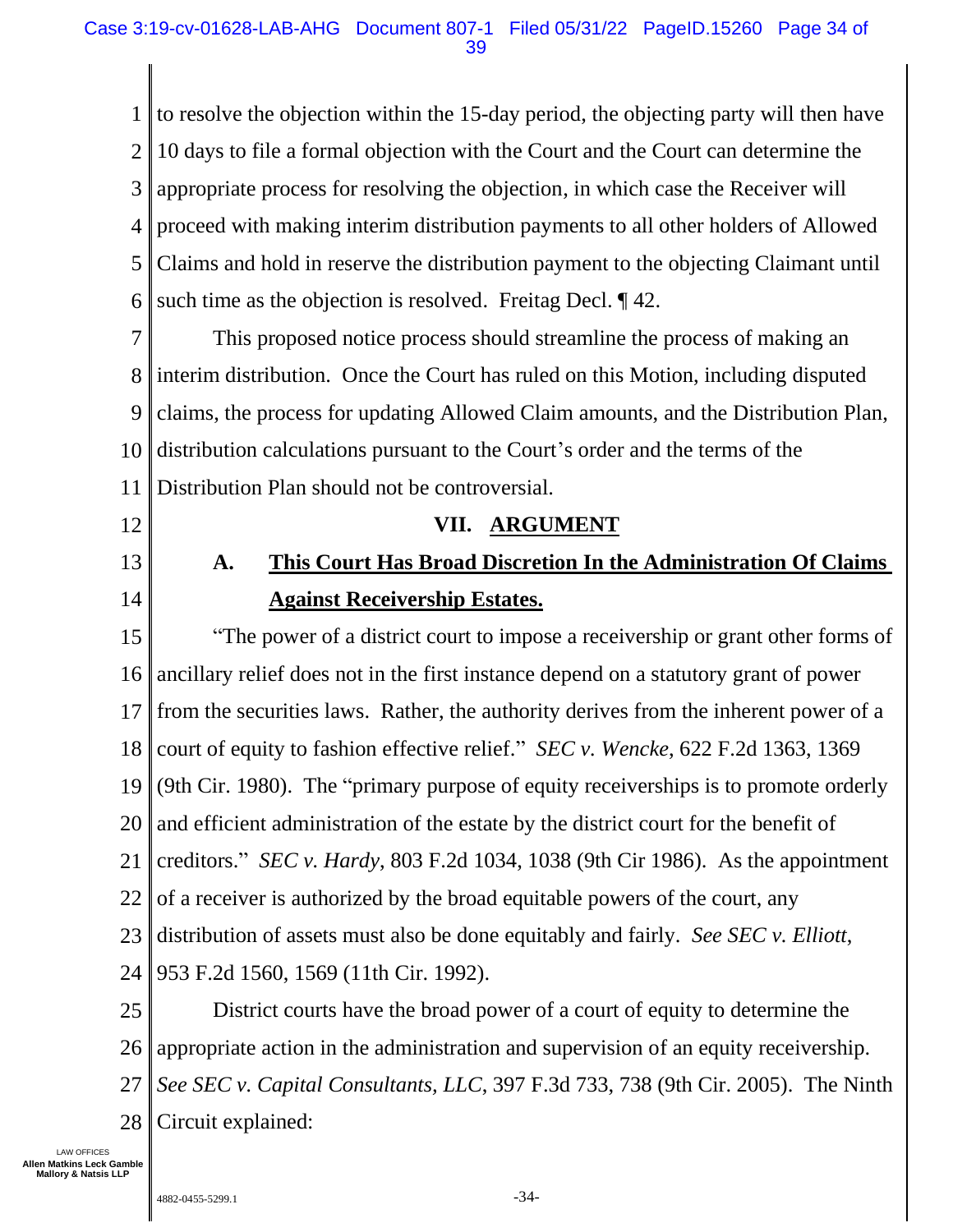39

1 2 3 4 5 6 7 8 9 10 A district court's power to supervise an equity receivership and to determine the appropriate action to be taken in the administration of the receivership is extremely broad. The district court has broad powers and wide discretion to determine the appropriate relief in an equity receivership. The basis for this broad deference to the district court's supervisory role in equity receiverships arises out of the fact that most receiverships involve multiple parties and complex transactions. A district court's decision concerning the supervision of an equitable receivership is reviewed for abuse of discretion. *Id.* (citations omitted); *see also CFTC v. Topworth Int'l, Ltd.*, 205 F.3d 1107, 1115 (9th Cir. 1999) ("This court affords 'broad deference' to the court's supervisory role, and 'we generally uphold reasonable procedures instituted by the district court that serve th[e] purpose' of orderly and efficient administration of the receivership

11 for the benefit of creditors.").

- <span id="page-34-0"></span>12
- 13

## **B. The Court Has The Authority And Should Approve The Receiver's Proposed Allowed Amount Of Claims.**

14 15 16 17 18 19 20 21 22 23 District courts overseeing receiverships have the general power to employ summary procedures in allowing, disallowing, and subordinating the claims of creditors. *United States v. Arizona Fuels Corp.*, 739 F.2d 455, 458 (9th Cir. 1984); *Hardy*, 803 F.2d at 1040 (summary proceeding to approve categorization scheme for investors' claims was reasonable; fair notice and a reasonable opportunity to respond was given); *Elliot*, 953 F.2d at 1571 (summary claim determinations upheld where claimants cannot demonstrate their rights would have been better protected by an extended proceeding). As part of its oversight, the District Court may "make rules which are practicable as well as equitable." *Hardy,* 803 F.2d at 1039, (quoting *First Empire Bank-New York v. FDIC*, 572 F.2d 1361, 1368 (9th Cir. 1978)).

24 25 26 27 28 Here, all claims of Investor Claimants were calculated using the simple MIMO formula that limits claims to each investor's net loss from the Scheme. The MIMO formula has been endorsed by the Ninth Circuit and other courts in fraud cases where, like here, the assets of the estate are insufficient to satisfy all claims in full. *See Capital Consultants*, 397 F.3d at 738 (describing a net claim calculation as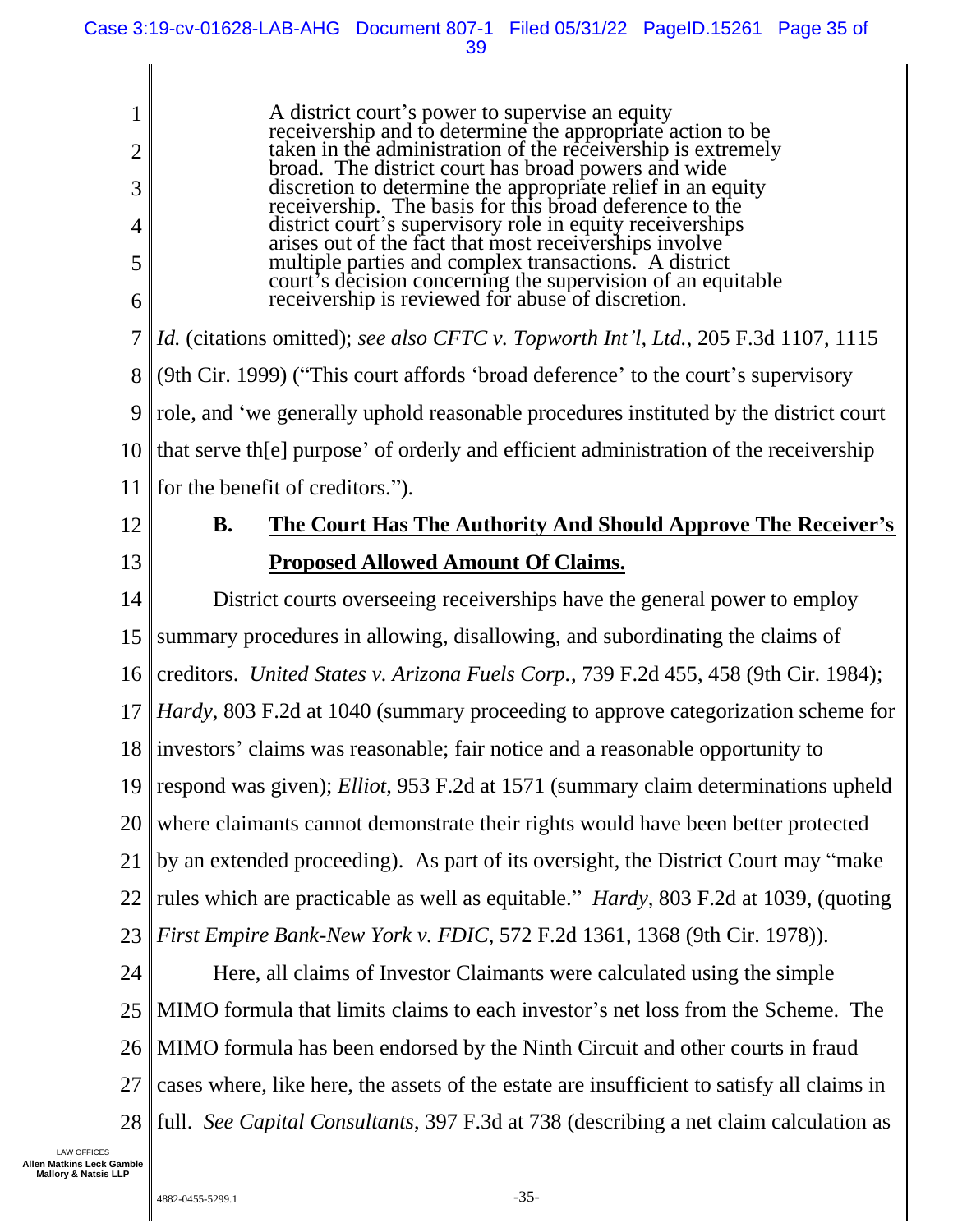#### Case 3:19-cv-01628-LAB-AHG Document 807-1 Filed 05/31/22 PageID.15262 Page 36 of 39

1 2 3 4 "an administratively workable and equitable method of allocating the limited assets of the receivership"); *Topworth*, 205 F.3d at 1116; *In re Tedlock Cattle Company Inc.*, 552 F.2d 1351, 1354 (9th Cir. 1977); *In re Taubman*, 160 B.R. 964, 980-82 (Bankr. S.D. Ohio 1993).

5 6 7 8 9 10 11 As to Tax Claimants and Trade Creditor Claimants, the Receiver proposed in the Claims Motion that all claims for accrued or unpaid interest, late fees, attorney fees, consequential damages or lost profits arising from non-payment, and punitive or tort damages be disallowed. This proposal was approved in the Claims Motion Order. This treatment places Investor Claimants and non-investors on similar footing, limiting all claims to losses of principal (or out-of-pocket losses) as opposed to consequential damages.

12 13 14 15 16 17 18 19 20 21 22 23 24 Notwithstanding the Claims Motion Order, certain Trade Claimants have submitted claims which are inconsistent with the approved claims treatment or are otherwise unsupported. As in a bankruptcy case, it should be a claimant's burden to establish a valid claim against the receivership estate. *See Lundell v. Anchor Constr. Specialists, Inc.*, 223 F.3d 1035, 1039 (9th Cir. 2000); *Revere Copper & Brass, Inc. v. Adriance Machine Works, Inc.*, 76 F.2d 876, 878 (2d Cir. 1935) (claimants failed to sustain burden of proving claims against receivership). Here, Investor Claimants, Trade and Tax Claimants who are now net winners, who previously waived a right to a claim (e.g., Iconik), who performed unauthorized services (e.g., Noonan), or who failed to respond, provide sufficient support and whose claims could not be otherwise validated via company records should be disallowed in whole or in part, per the Receiver's recommendations on Exhibits I and L.

<span id="page-35-0"></span>25

26

### **C. The Receiver's Recommendations Regarding Disputed Claims Should be Approved.**

27 28 The applicable law and analysis supporting the Receiver's objections to specific claims is laid out above. As noted above, in the context of receiverships, in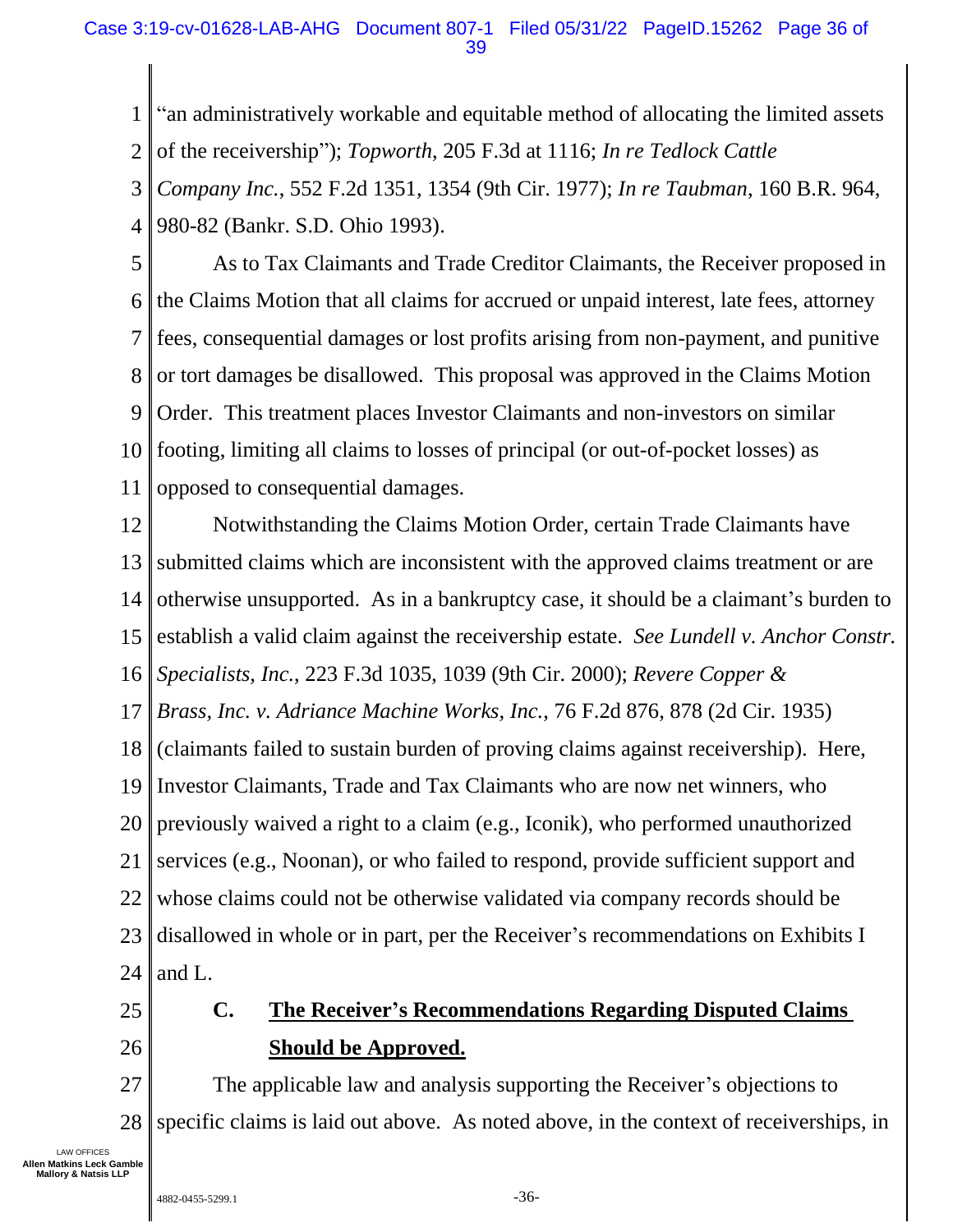1 2 3 4 5 6 7 which conserving receivership resources is critically important, it is appropriate for the Court to determine the allowed amount of claims, and relative priority of claims, via summary proceedings. *Arizona Fuels*, 739 F.2d at 458. Claimants who wish to file oppositions and present their arguments should be afforded the opportunity to do so, consistent with due process. The Court should then make determinations as to Allowed Claims such that the receivership can progress and an interim distribution of receivership funds can be made in the near term.

<span id="page-36-0"></span>8

9

## **D. The Application Of Rising Tide To Anticipated Distributions Is Appropriate Here.**

10 11 12 13 14 15 16 17 18 19 20 21 The Receiver believes the Rising Tide Distribution methodology, which levels the playing field and takes into account the disparate amounts already recovered by investors, is the most equitable distribution method in this case. This method has been endorsed by courts as a fair and equitable method of distributing receivership assets in fraud cases, especially where it results in only a small percentage of investors not sharing in the distribution. *See SEC v. Huber*, 702 F.3d 903 (7th Cir. 2012); *United States v. Cabe*, 311 F. Supp. 2d 501, 509 (D.S.C. 2003); *CFTC v. Wilson*, 2013 WL 3776902, \*7 (S.D. Cal. July 17, 2013). In *Huber*, the Seventh Circuit Court of Appeals compared the rising tide method to the net loss method and found that rising tide "appears to be the method most commonly used (and judicially approved) for apportioning receivership assets." *Huber*, 702 F.3d at 906; *see also Wilson*, 2013 WL 3776902, at 7 ("the

22 Court concludes the Rising Tide Method is the most equitable remedy available").

23 The Seventh Circuit went on to say:

24 25 26 27 28 The more investors in a Ponzi scheme there are who would receive nothing under rising tide and might therefore have difficulty paying their future expenses, the more likely the net loss method is to maximize the overall utility of the investors. But only 18 percent of the investors in Huber's scheme receive nothing under rising tide, and so in this case that method is an acceptable alternative to net loss.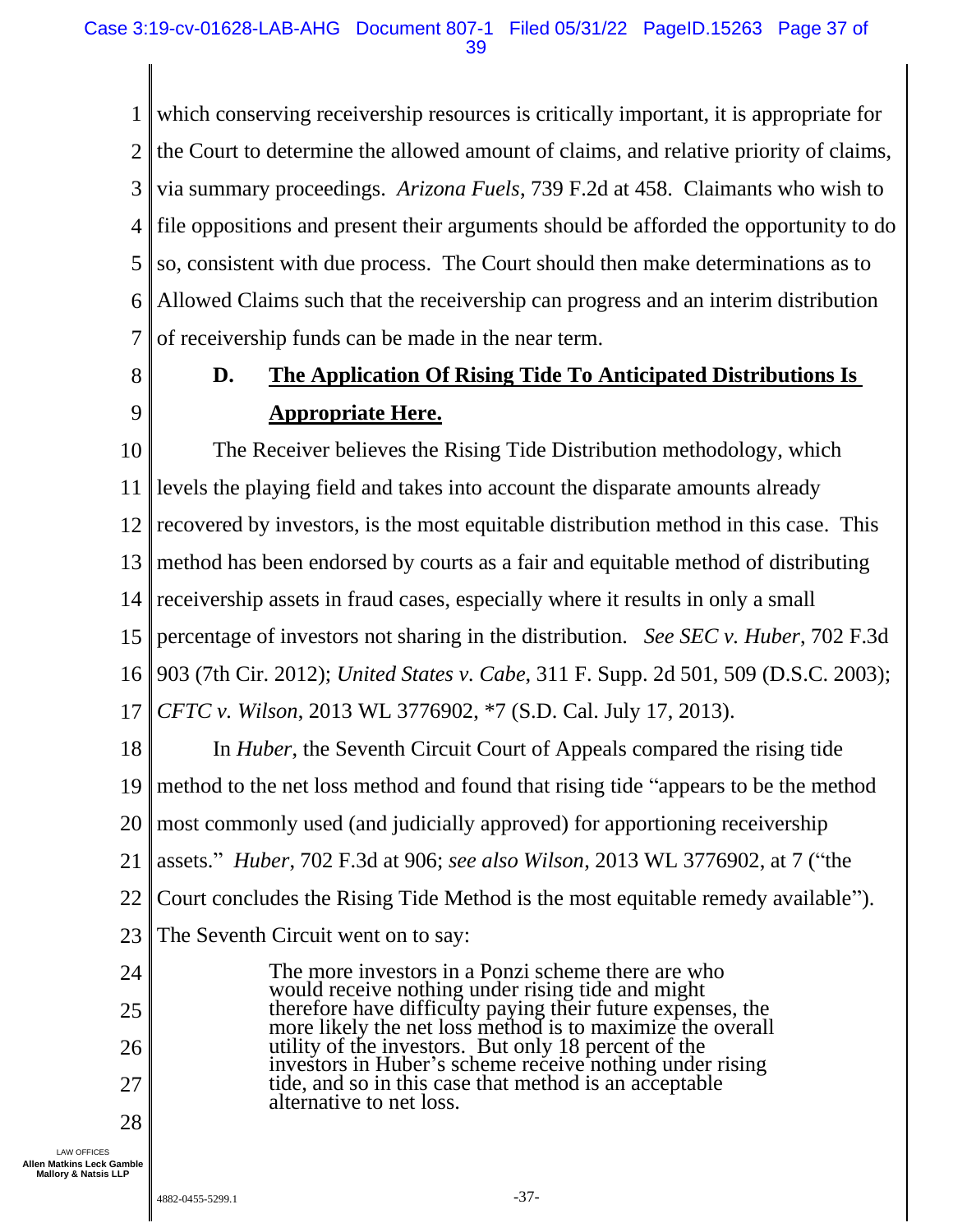#### 1 *Huber*, 702 F.3d at 907.

2 3 4 5 6 7 8 9 10 Here, the amounts, on a percentage of funds invested basis, that Investor Claimants received back vary widely. In order to ensure that Investor Claimants are treated as equally as possible, Investor Claimants must all be brought to an equitable recovery rate "base line" before additional distributions, over and above that "base line" can be made. The only means of accomplishing this is to apply the Rising Tide methodology to the Receiver's contemplated distributions on allowed investor claims. Moreover, very few investors – only those who have already recovered at least 90% (and likely closer to at least 95%) of their net losses – are not expected to share in any distributions from the receivership estate.

11 12 13 14 15 16 17 18 19 20 21 22 23 The other distribution method sometimes used in federal equity receiverships – the pro-rata distribution method – does not take into account the fact that some investors received little or no recovery from the Scheme (i.e. pre-receivership), whereas other investors had already recovered well over 90% of their net losses from the Scheme prior to the receivership. With the exception of the CTC settlements with Ovation and Banc of California, who recovered more than 100% of their net losses and therefore no longer have claims in the receivership, all investor settlements with CTC were determined by a percentage of net losses, meaning the disparate pre-receivership recoveries among investors were simply perpetuated (i.e. those with little to no pre-receivership recovery received the same or similar percentage of their net loss from CTC as others with relatively high pre-receivership recoveries). Accordingly, the Rising Tide method is the most fair and equitable distribution method in this case.

<span id="page-37-0"></span>24

27

28

### **VIII. CONCLUSION**

25 26 For the foregoing reasons, the Receiver respectfully requests that this Court enter an order:

1. Granting the Motion in its entirety;

2. Allowing claims as set forth on Exhibits "C and L" to the Freitag Decl.;